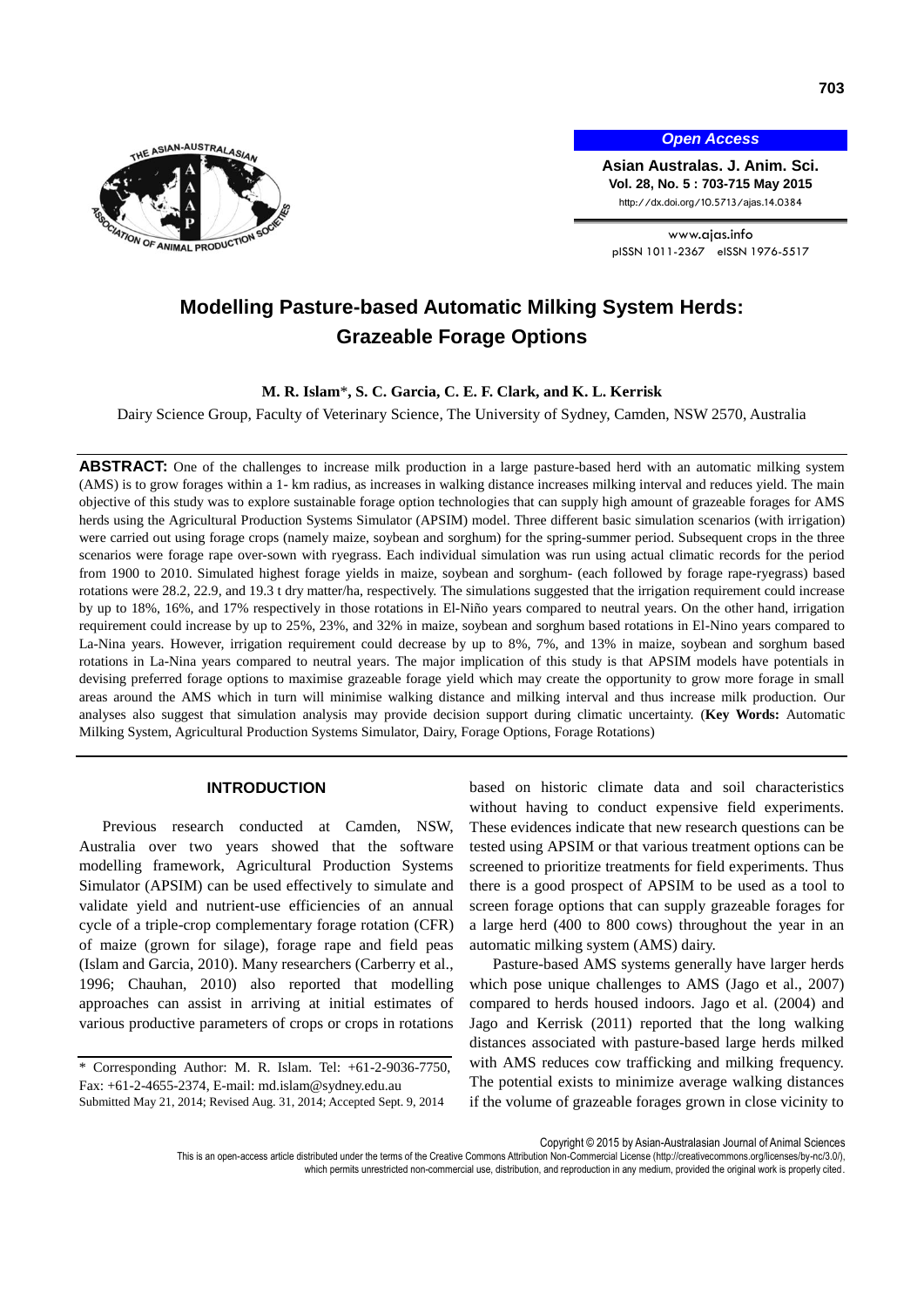the dairy is increased. Incorporation of principles of a complementary forage system (Farina et al., 2011) and high yielding forages may provide an opportunity to grow more feed in a small area compared to traditional pastures (e.g. 17 t dry matter [DM]/ha) (Garcia et al., 2007a) thereby reducing average walking distances. Analysis of two years of historical data from a pasture-based AMS research herd has indicated the number of extended milking intervals (>16 h intervals between consecutive milkings) was increased when cows were grazing paddocks in excess of 800 m from the dairy. The extended milking intervals were also associated with a reduced milk accumulation rate in the udder (Lyons et al., 2014).

Recent developments with AMS technology have resulted in installation, testing and co-development of a prototype robotic rotary (RR; Automatic Milking Rotary, DeLaval AMR, Tumba, Sweden) which is expected to have the capacity to milk up to 800 cows when it is commercialized (Kolbach et al., 2012). The RR has the potential to be used with either batch milking or voluntary cow traffic. If the RR is to be used with voluntary cow traffic, it will likely be adopted with herds much larger in size than any existing pasture-based AMS. With the imminent commercialization of the RR (DeLaval AMR, Sweden) it is important for research to address some of the potential challenges that may be associated with voluntary trafficking of large pasture-based herds. One of those challenges is the longer distances to pasture that will be inevitable with the larger herds. Developing robust management practices within an AMS system is important to ensure that farmers have the best opportunity to be successful when AMS is adopted on-farm (Donohue et al., 2010). One approach is to increase the amount of grazeable forages within a 1-km radius of the dairy.

Strategic selection of high yielding grazeable forages in different seasons that have high growth and/or re-growth potential in summer (e.g. maize, soybean, sorghum) or in autumn-winter (e.g. forage rape, ryegrass) has the potential to dramatically increase the yield of forages compared to current levels of pasture utilization (14 to 20 t DM/ha; Stockdale, 1983; Garcia et al., 2007b). Previous research has shown that sowing soybean in late-spring and forage rape in late-summer may provide 8 to 10 t DM/ha (Islam and Garcia, unpubl. results) and 11 to 14 t DM/ha (Garcia et al., 2008; Islam and Garcia, 2012; Islam et al., 2012a) respectively in three harvests. Ryegrass (short season) can also provide 13 to 14 t DM/ha in 7 to 8 harvests (Neal et al., 2009). However, yield of these forages and water requirements may vary due to climatic variations such as El-Nino Southern Oscillation (ENSO) events (Chauhan, 2010) which need to be investigated. It was hypothesized that using these forages in rotations individually, or by intercropping or over-sowing may increase grazeable forage

supply for AMS herds substantially. Various work reported advantages of intercropping in terms of yield, nutrient-use efficiency and in controlling weeds, pests and diseases (Ofori and Stern, 1987; Caviglia et al., 2004).

Therefore, a modelling study was undertaken in order to investigate the potentials of APSIM to screen forages that can be grown to supply a high yield of grazeable forages for large AMS herds. The expected output of this study was to gather information on different options of forage crops for AMS farms potential yield and optimum growing season of such forages and alleviate risks. The main objective of this APSIM modelling was to develop sustainable forage option technologies tailored to AMS dairy farming systems.

# **MATERIALS AND METHODS**

## **Simulation model**

The model used in this study (APSIM version 7.0) is a crop simulation model (Keating et al., 2003) consisting of modules that incorporate aspects of soil nitrogen (N), water, crop residues, crop growth and development, and their interactions within a cropping system that is driven by daily weather data. It calculates the potential yield, which is the maximum yield reached by a crop in a given environment that is not limited by pests, diseases, frost damage, weeds and lodging, but is limited by temperature, solar radiation, N and water supply (Asseng et al., 2008). The model is calibrated, tested and validated in different locations and is extensively used in Australia and internationally (Robertson et al., 2005; Anwar et al., 2009; Chauhan, 2010; Pembleton et al., 2011) to simulate yield of many grain and forage crops individually and in rotations with various input rates for N and water under various sowing management strategies. The above mentioned publications reported their assessed model predictions against field trials using a range of soil, crop, climatic and management data and have concluded that the APSIM model is able to adequately simulate crops and forages growth. More recently, the capability of the model to simulate triple-crop annual rotations has been confirmed (Islam and Garcia, 2010).

# **Site, soil and climate**

The chosen study site was Camden, located (150.70°E, - 34.05°S) in New South Wales, Australia. Camden is the location of Australia's first and only pasture-based AMS research herd. Annual average rainfall of this site was 737.7 mm (1900 to 2010), with a diverse annual range from 324 (1944) to 1,542 mm (1950). Rainfall is generally quite evenly dispersed through the 12-month period. On average, rainfall in spring (September to November), summer (December to February), autumn (March to May) and winter (June to August) accounted for 24.1%, 27.8%, 20.8%, and 28.6% of the annual rainfall, respectively. Mean annual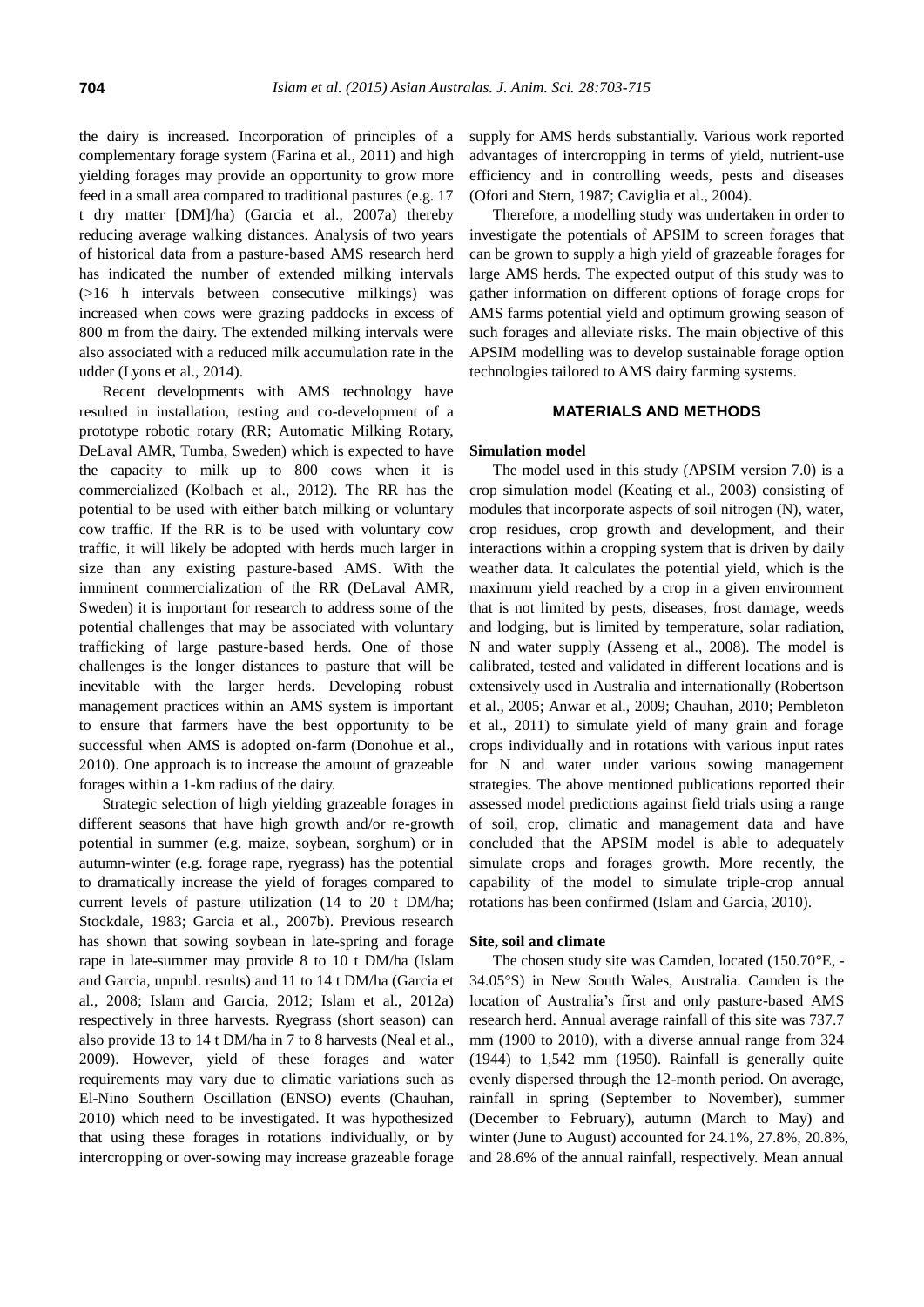**Table 1.** Soil properties at the Camden study site used in simulation modules in APSIM

| Depth               | BD     | <b>SAT</b> | DUL     | AirDry  | LL      | <b>PAWC</b> | Organic       | pH      | <b>SW</b> | $NO3-N$ |
|---------------------|--------|------------|---------|---------|---------|-------------|---------------|---------|-----------|---------|
| (cm)                | (g/cc) | (mm/mm)    | (mm/mm) | (mm/mm) | (mm/mm) | (mm)        | carbon $(\%)$ | (water) | (% )      | (kg/ha) |
| 0 to 15             | l.29   | 0.48       | 0.29    | 0.05    | 0.10    | 29.7        | 1.37          | 6.3     | 9.5       | 0.19    |
| 15 to 30            | 1.63   | 0.36       | 0.29    | 0.12    | 0.16    | 20.6        | 0.43          | 6.3     | 15.5      | 0.24    |
| $30 \text{ to } 60$ | 1.40   | 0.44       | 0.39    | 0.24    | 0.24    | 46.2        | 0.33          | 6.8     | 23.8      | 0.42    |
| 60 to 90            | 1.44   | 0.43       | 0.38    | 0.23    | 0.23    | 44.7        | 0.24          | 7.7     | 22.8      | 0.43    |
| 90 to 120           | 1.55   | 0.39       | 0.34    | 0.23    | 0.23    | 33.0        | 0.15          | 8.2     | 22.7      | 0.46    |
| 120 to 150          | 1.68   | 0.34       | 0.29    | 0.21    | 0.21    | 23.7        | 0.11          | 8.3     | 20.9      | 0.50    |
| 150 to 180          | 1.72   | 0.32       | 0.27    | 0.21    | 0.21    | 18.6        | 0.11          | 8.2     | 21.0      | 0.52    |

APSIM, Agricultural Production Systems Simulator; BD, bulk density; SAT, saturated water content; DUL, drained upper limit of soil water content; LL, lower limit of soil water content; PAWC, plant available water capacity; SW, soil water; NO<sub>3</sub>-N, nitrate-nitrogen.

minimum and maximum temperature were 10.7°C and 23.3°C, respectively and mean average radiation was 16.9  $MJ/m<sup>2</sup>$ .

Simulations were conducted using the APSIM model with historical weather data from 1900 to 2010, which was downloaded from the enhanced climate database SILO (www.longpaddock.qld.gov.au/silo). The model used inputs of minimum and maximum temperatures, rainfall, solar radiation and vapour pressure deficit on a daily time step every year to simulate growth and yield of forages used in the rotation. The soil of the site corresponded to brown chromosols and black vertisol (Isbell, 2002), which was loam over clay, with texture ranging from loam on surface layers (0 to 15 cm) to heavy clay from 30 to 120 cm and to light clay below 120 cm. Soil properties in the simulated site are given in Table 1.

#### **Simulation scenarios and model criteria**

The aim of this study was to investigate and identify forage crops options with regard to their suitability for AMS herds through APSIM simulations. These crop rotations were intended as potential options that may provide forages throughout the year and enable field researchers to make tailored decisions on which forage option(s) may be suitable for AMS herds.

In order to investigate impact of different forage options that can supply maximum forages to AMS herds throughout the year, three main rotational forage options simulations were carried out. These were: i) maize, ii) soybean, and iii) sorghum as summer forages each followed by forage rape over-sown or intercropped with ryegrass to complete a yearround rotation. There are no existing modules to simulate forage rape and ryegrass using APSIM. However, previous work (Islam and Garcia, 2010) have indicated that the canola and weed modules of APSIM can closely simulate yields of forage rape and ryegrass, respectively. Whilst Sorghum does exist in the APSIM module, its simulated regrowth is limited. However, it was found that SweetSorghum modules in APSIM simulations generate regrowth, which was more representative of re-growth

achieved in the field. As a result the modules of APSIM maize, canola, weed and SweetSorghum were used to simulate yields of maize, forage rape, ryegrass and sorghum, respectively.

Each of the forage crops were simulated over the years from 1900 to 2010. Long term average values of monthly simulated growth rate (kg/ha/d) for each forage in the rotation were used to calculate total simulated yield. Risks associated with ENSO events particularly due to El-Nino were also assessed. Data dispersion among years or differences due to climate was used for risk assessment or probability of not achieving a certain target.

Irrigation was non-limiting in all simulations and efficiency of irrigation was set at 1. Initial surface residue was set at 1,000 kg/ha and carbon:nitrogen (C:N) ratio of initial residue was 80. Details of agronomic principles used in each of the three rotation simulations are provided below and presented in Table 2 and 3.

*Maize followed with forage rape and ryegrass (oversown with forage rape)* : Maize was sown in simulations in four different sowing dates with a fixed rate N fertilizer (135 kg/ha) applied at the time of sowing. Simulated sowing dates were 10 October, 20 October, 20 November and 20 December. All maize crop sowing treatments were grazed (harvested in simulations) at Zadoks growth scale 8 (Zadoks et al., 1974). After the final grazing of maize, forage rape was sown respectively in maize sowing treatments on 15 February, 20 February, 28 February and 7 March in the four maize sowing treatments respectively. Ryegrass was over-sown with forage rape immediately after first grazing and second grazing simulations respectively after first two and last two sowing dates (Table 2). Final grazing of forage rape in all simulations occurred on 13 August to allow high growth of ryegrass. Forage rape was grazed when simulated yield reached 4.5 t/ha or over. Three to four grazings were achieved from forage rape. A total of 70 kg N/ha was applied to forage rape at the time of sowing, 90 kg N/ha after the 1st grazing and 70 kg N/ha thereafter after each subsequent grazing (Islam and Garcia, 2012). Thus, a total of 300 kg N/ha was applied to forage rape. On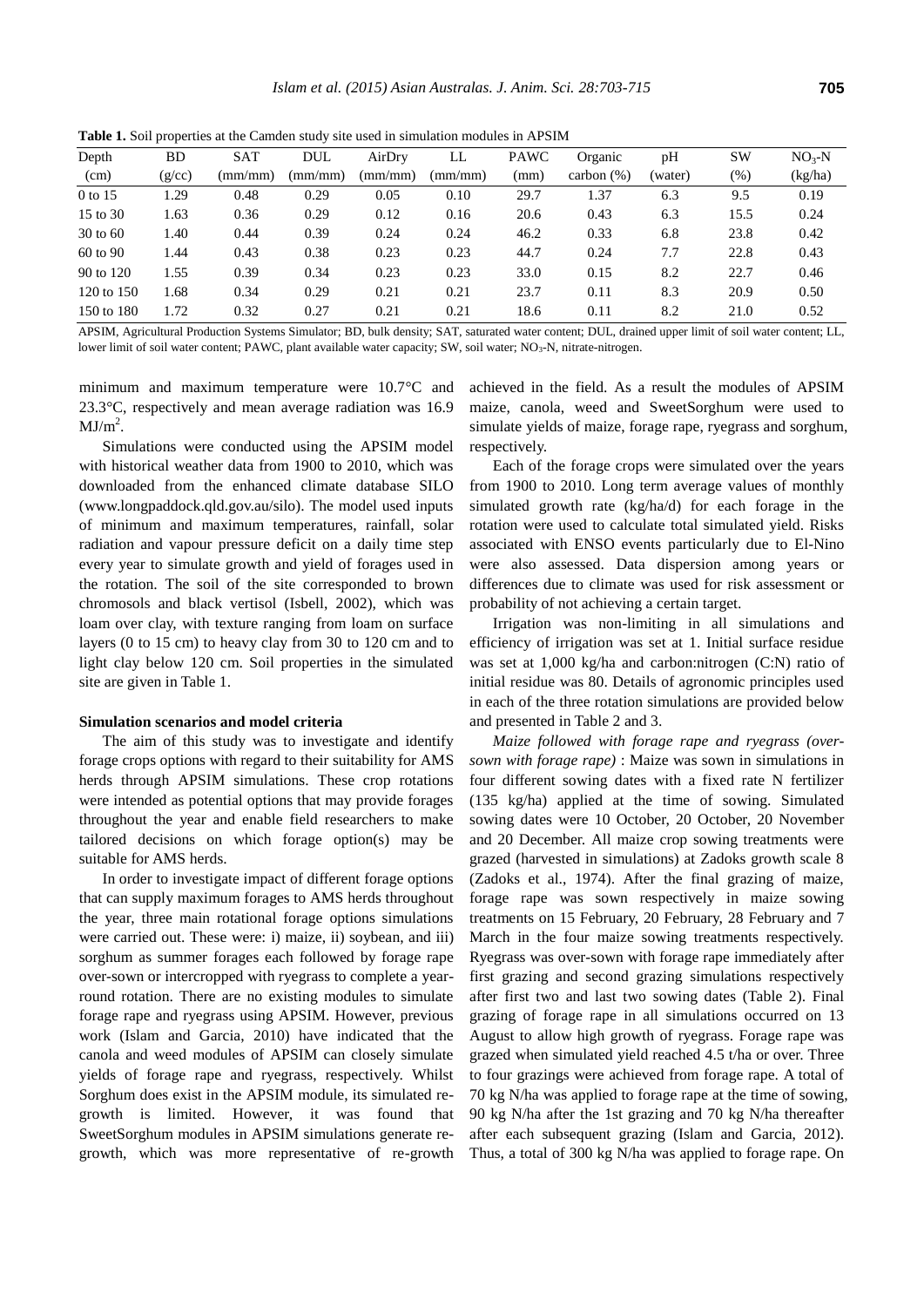|                | Summer forages |                                           |           |                  |                |      | Autumn-winter-spring forages |                |                           |                 |    |                                               |    |               |                |               |    |                      |                    |         |
|----------------|----------------|-------------------------------------------|-----------|------------------|----------------|------|------------------------------|----------------|---------------------------|-----------------|----|-----------------------------------------------|----|---------------|----------------|---------------|----|----------------------|--------------------|---------|
| Simula-        |                | N application (A) timing and rate (kg/ha) |           |                  |                |      |                              |                | Sowing date               |                 |    | N application $(A)$ timing and rate $(kg/ha)$ |    |               |                |               |    | Harvest <sup>4</sup> |                    | Total N |
| tions          | Sowing         | A1                                        | A2        |                  | A <sub>3</sub> |      | Harvest <sup>2</sup>         |                |                           | A1              |    |                                               | A2 |               | A <sub>3</sub> | A4            |    |                      |                    | (kg/ha) |
|                | date           | At sowing                                 | Date Rate |                  | Date           | Rate |                              | Forage<br>rape | Rye-<br>$\mbox{grass}^3$  | Date            |    | Rate Date Rate Date Rate Date Rate            |    |               |                |               |    | Forage Rye-<br>rape  | grass <sup>3</sup> |         |
| M1             | $10$ -Oct      | 135                                       |           |                  |                |      | 14-Feb                       | 15-Feb         | 28-Apr                    | 16-Feb          | 70 | $27 -$<br>Apr                                 | 90 | $26 -$<br>Jun | 70             | $26 -$<br>Aug | 70 | $13-Aug$             | $9 -$<br>Oct       | 435     |
| M <sub>2</sub> | $20$ -Oct      | 135                                       |           |                  |                |      | 19-Feb                       | 20-Feb         |                           | 28-Apr 21-Feb   | 70 | $27 -$<br>Apr                                 | 90 | $26 -$<br>Jun | 70             | $26 -$<br>Aug | 70 | $13-Aug$             | $19-$<br>Oct       | 435     |
| M <sub>3</sub> | $20-Nov$       | 135                                       |           |                  |                |      | 27-Feb                       | 28-Feb         | $26$ -Jun                 | $27$ -Feb       | 70 | $27 -$<br>Apr                                 | 90 | $26 -$<br>Jun | 70             | $26 -$<br>Aug | 70 | $13-Aug$             | $19-$<br>Nov       | 435     |
| M <sub>4</sub> | $20$ -Dec      | 135                                       |           |                  |                |      | 6-Mar                        | 7-Mar          | $19-Jul$                  | 7-Mar           | 70 | $19-$<br>May                                  | 90 | $19-$<br>Jul  | 70             | $19-$<br>Sep  | 70 | $13-Aug$             | $1-$<br>Dec        | 435     |
| S <sub>1</sub> | $15-Oct$       | $\mathbf{0}$                              |           | $\mathbf{0}$     |                |      | 19-Feb                       | 20-Feb         |                           | $1-Apr$ 21-Feb  | 70 | $1-$<br>Apr                                   | 70 | $1-$<br>Jun   | 70             | $1 -$<br>Aug  | 70 | $14$ -Oct            | $14-$<br>Oct       | 280     |
| S <sub>2</sub> | $15-Nov$       | $\mathbf{0}$                              |           | $\boldsymbol{0}$ |                |      | 14-Mar                       | 15-Mar         |                           | 1-May 16-Mar 70 |    | $1-$<br>May                                   | 70 | $1-$<br>Jul   | 70             | $1-Sep$       | 70 | $14$ -Oct            | $14-$<br>Nov       | 280     |
| S <sub>3</sub> | $30-Nov$       | $\mathbf{0}$                              |           | $\mathbf{0}$     |                |      | 24-Mar                       | 25-Mar         | 25-May 26-Mar 70          |                 |    | $25 -$<br>May                                 | 70 | $25 -$<br>Jul | 70             | $25 -$<br>Sep | 70 | $14$ -Oct            | $29-$<br>Nov       | 280     |
| S <sub>4</sub> | 15-Dec         | $\overline{0}$                            |           | $\boldsymbol{0}$ |                |      | 30-Mar                       |                | $31-Mar$ $31-May$ $1-Apr$ |                 | 70 | $31 -$<br>May                                 | 70 | $30-$<br>Jul  | 70             | $30-$<br>Sep  | 70 | $14$ -Oct            | $29 -$<br>Nov      | 280     |
| Sg1            | $1-Nov$        | 40                                        | 7-Jan     | 40               | 25-Feb         | 40   | $30-Apr$                     | $1-May$        | 1-May                     | 2-May           | 70 | $5-$<br>Jul                                   | 70 | $15 -$<br>Sep | 70             |               |    | $31-Oct$             | $31 -$<br>Oct      | 330     |
| Sg2            | $15-Nov$       | 40                                        | 7-Jan     | 40               | 25-Feb         | 40   | $30-Apr$                     | $1-May$        | 1-May                     | $2-May$         | 70 | $5 -$<br>Jul                                  | 70 | $15 -$<br>Sep | 70             |               |    | $14-Nov$             | $14-$<br>Nov       | 330     |
| Sg3            | $30-Nov$       | 40                                        | $15-Ian$  | 40               | 25-Feb         | 40   | $30-Apr$                     | $1-May$        | $1-May$                   | 2-May           | 70 | $5-$<br>Jul                                   | 70 | $15 -$<br>Sep | 70             |               |    | $29-Nov$             | $29 -$<br>Nov      | 330     |
| Sg4            | 15-Dec         | 40                                        | $15$ -Jan | 40               | 25-Feb         | 0    | 30-Apr                       | $1-May$        | 1-May                     | 2-May           | 70 | 5-<br>Jul                                     | 70 | $15 -$<br>Sep | 70             |               |    | 14-Dec               | $14-$<br>Dec       | 290     |

**Table 2.** Sowing dates and rates and timing of N fertiliser and harvesting dates of forages in the rotations used in simulations

 $1 \text{M}$ , S, and Sg represents maize, soybean and sorghum respectively each followed by a intercrop of forage rape-ryegrass (weed) rotation and 1, 2, 3, and 4 against each of M,S, and Sg represents as sowing 1, sowing 2, sowing 2, and sowing 4 respectively.

<sup>2</sup> Maize harvested at Zadoks growth stage 8.

<sup>3</sup> Weed as ryegrass.

<sup>4</sup>Forage rape harvested at pre-graze cover of ≥4.5 t DM/ha and ryegrass as weed harvested at pre-graze cover of ≥2 t DM/ha.

the other hand, ryegrass was grazed when the simulated yield reached 2 t/ha or over. No additional N was applied to ryegrass since 300 kg N/ha applied to forage rape by default was in fact used by forage rape-ryegrass. The final grazing of ryegrass was made a day before the next sowing of maize to start the rotation again.

*Soybean followed with forage rape and ryegrass (oversown with forage rape)* : Soybean was also sown in simulations on four different sowing dates, but no N fertilizer was applied at the time of sowing or thereafter. Sowing dates were 15 October, 15 November, 30 November and 15 December. In all sowing treatments, soybeans were harvested when they reached yields exceeding 4.5 t/ha or over. In most simulations soybeans were grazed three times. Final grazings of soybeans were carried out on 19 February, 14 March, 24 March and 30 March, respectively for the above mentioned sowing dates. Forage rape was sown one day after grazing of soybean in all sowing treatments. Ryegrass was over-sown with forage rape immediately after first grazing of forage rape in all sowings of forage rape. A

|  | <b>Table 3.</b> Agronomy and management rules used in simulations <sup>1</sup> during the periods from 1900 through 2010 |  |
|--|--------------------------------------------------------------------------------------------------------------------------|--|
|  |                                                                                                                          |  |

| Parameters             | Maize                                                | Soybean                                                      | Sorghum as<br>SweetSorghum                                | Forage rape as<br>Canola                                     | Ryegrass as weed                                       |
|------------------------|------------------------------------------------------|--------------------------------------------------------------|-----------------------------------------------------------|--------------------------------------------------------------|--------------------------------------------------------|
| Cultivar               | Pioneer 3527                                         | Davis                                                        | Sugargraze                                                | Early                                                        | Late                                                   |
| Sowing characteristics |                                                      |                                                              |                                                           |                                                              |                                                        |
| Plants/sq.m.           | 10                                                   | 30                                                           | 16                                                        | 80                                                           | 100                                                    |
| Row spacing (cm)       | 65                                                   | 17                                                           | 65                                                        | 17                                                           | 17                                                     |
| Sowing depth (cm)      | 4.5                                                  | 3.0                                                          | 3.0                                                       | 2.0                                                          | 1.5                                                    |
| Harvesting             | Zadoks scale 8 or<br>day 59; harvest<br>height 20 cm | When crop<br>reached 4.5 t<br>DM/ha; harvest<br>height 35 cm | When crop reached<br>4.5 t DM/ha; harvest<br>height 35 cm | When crop<br>reached 4.5 t<br>DM/ha; harvest<br>height 35 cm | When crop reached<br>2 t DM/ha; harvest<br>height 5 cm |

<sup>1</sup> Irrigation water was non-limiting as automatic irrigation in simulation was on; efficiency of irrigation was set at 1; initial surface residue was set at 1,000 kg/ha and C:N ratio of initial residue was 80; 0.90 removed from all crops when harvested at grazing.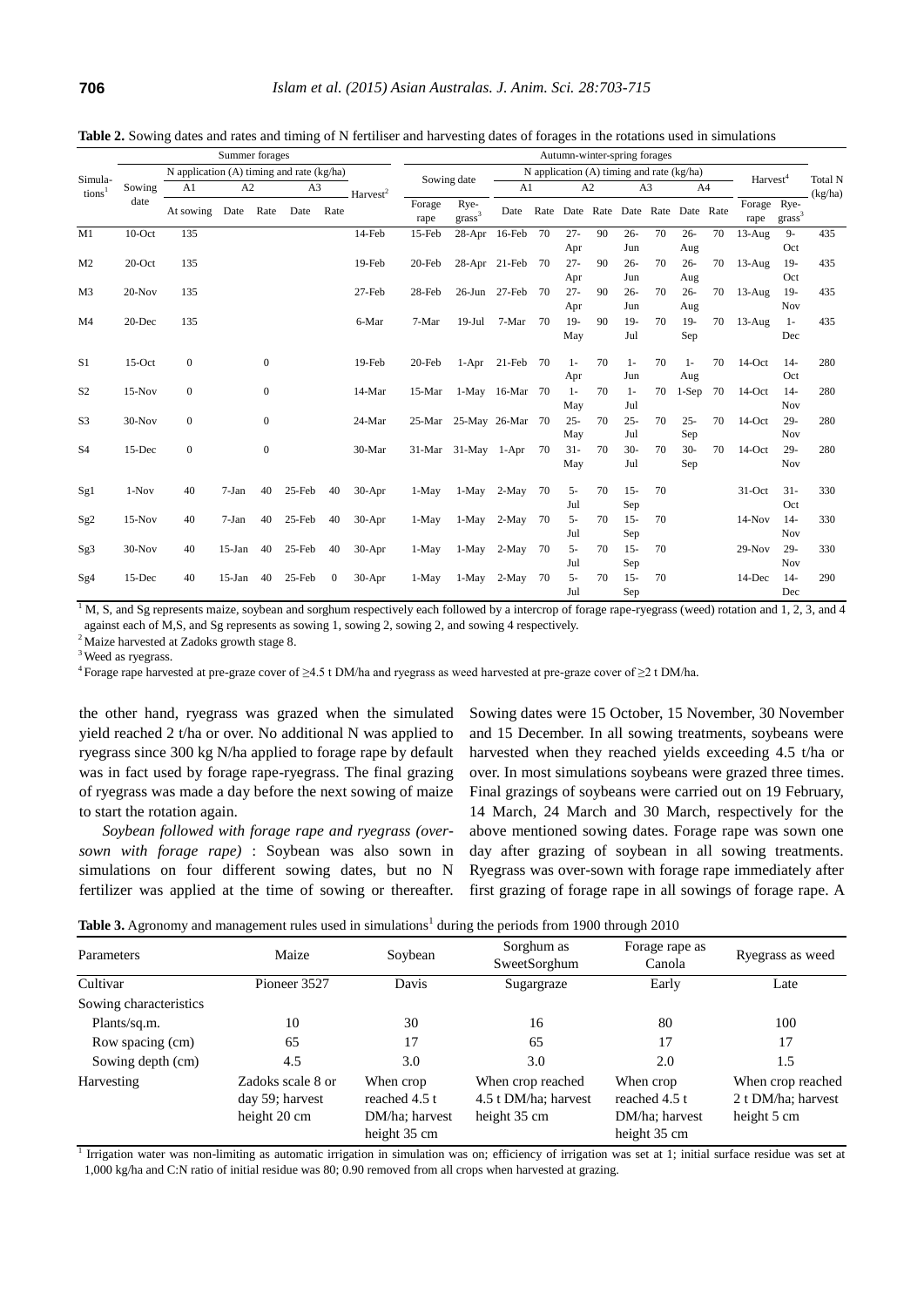total of 280 kg N/ha was applied to forage rape; 70 kg N/ha at the time of sowing and 70 kg N/ha after each harvest. No N fertilizer was applied to specifically to ryegrass as it was planted as a companion to the forage rape. The grazing rules for forage rape and ryegrass were the same as described in maize rotations above. The final grazing of each of the forage rape-ryegrass was made a day before the next sowing of soybean to start the rotation again.

*Sorghum followed with forage rape and ryegrass (intercropped)* : SweetSorghum was sown in simulations on four sowing dates (1 November, 15 November, 30 November and 15 December). The final grazing date of sorghum (in all sowing date simulations) was 30 April.

A fixed final grazing date applied to sorghum treatment simulations was set in recognition of the high frost risk after 30 April. The 1 November sowing date simulation achieved two to three grazings whereas the last sowing simulation (15 December) was able to achieve a maximum of only two grazings prior to 30 April. Whilst the final grazing date of 30 April was suited to the sorghum, it resulted in the optimum sowing date for the forage rape-ryegrass being compromised. Nitrogen fertilizer was applied at 40 kg N/ha after each sorghum grazing. Therefore, in the first three sowing treatments, N fertilizer was applied up to three times (total 120 kg/ha), but only twice in the last sowing treatment (total 80 kg/ha).

The forage rape-ryegrass was sown on 1 May in all sorghum simulations. The final grazings were carried out on

31 October, 14 November, 29 November and 14 December to coincide with the 4 sowing dates for the subsequent season of sorghum (Table 2). In all treatments, only two grazings of forage rape was possible. Nitrogen was applied at 140 kg/ha in all sowing simulations; 70 kg N/ha at the time of sowing and 70 kg N/ha after the 1st grazing of forage rape. No N fertilizer was applied directly to the ryegrass in the simulation. Grazing management of forage rape and ryegrass was the same as described for these forages in the maize and soybean rotations (see previous sections).

#### **Approaches used for model validation**

Local yield data of individual forages (used in rotation simulations) generated in field experiments at Camden were used to simulate the growing conditions observed in the field (Table 4). In addition, our experiences on field experiments (Garcia and Fulkerson, 2005; Garcia et al., 2006; 2007a, b; 2008; Fariña et al., 2011; Islam and Garcia, 2012) on annual cycle of a triple-crop CFR including simulations and validation of CFR using a range of N (0 to 523 kg/ha) and water (0 to 14 ML/ha) (Islam and Garcia 2010) and experimental data on triple-crop CFR rotations have created a level of confidence within the authors that APSIM is a suitable tool allowing the simulation and screening of potential grazeable forage rotations for AMS herds. However, it should be mentioned that the forage screening simulation rotations for AMS herds used in this

**Table 4.** Actual and simulated<sup>1</sup> data used for validation of the model

|                                     |                           |                 |             |               | Actual          |                |                    |           |                  |                        | Simulated         |                        |
|-------------------------------------|---------------------------|-----------------|-------------|---------------|-----------------|----------------|--------------------|-----------|------------------|------------------------|-------------------|------------------------|
|                                     | Crop                      | Compo-<br>nents | Sowing date | Final harvest | Irriga-<br>tion | $N^a$<br>kg/ha | Yield<br>(t DM/ha) | Cultivars | Plants/<br>sq.m. | Yield<br>$(t DM/ha)^1$ | Row spacing,<br>m | Simulated<br>cultivars |
| Islam and                           | Soybean only              |                 | 19/11/2010  | 14/04/2011    | Full            | $240^\circ$    | 8.3                | Intrepid  | 30               | 10.2                   | 0.17              | Davis                  |
| Garcia $(2014)^d$                   | Soybean only              |                 | 19/11/2010  | 14/04/2011    | $\overline{0}$  | $240^\circ$    | 5.8                | Intrepid  | 30               | 7.8                    | 0.17              | Davis                  |
|                                     | Soybean only              |                 | 19/12/2008  | 20/02/2009    | Full            | $240^\circ$    | 5.1                | Intrepid  | 30               | 6.2                    | 0.17              | Davis                  |
|                                     | Soybean only              |                 | 19/11/2010  | 14/04/2011    | Full            | $240^\circ$    | 7.7                | Warrigal  | 30               | 10.2                   | 0.17              | Davis                  |
|                                     | Soybean only              |                 | 19/11/2010  | 14/04/2011    | $\overline{0}$  | $240^\circ$    | 6.8                | Warrigal  | 30               | 7.8                    | 0.17              | Davis                  |
|                                     | Soybean only              |                 | 19/11/2010  | 14/04/2011    | Full            | $240^\circ$    | 8.7                | Zeus      | 30               | 10.2                   | 0.17              | Davis                  |
|                                     | Maize only                |                 | 22/02/2009  | 23/04/2009    | Full            | 101            | 5.6                | 31H50     | 13               | 4.2                    | 0.65              | Pioneer 3527           |
|                                     | Maize only                |                 | 2/02/2010   | 1/04/2010     | Full            | 135            | 7.0                | 31H50     | 13               | 5.0                    | 0.65              | Pioneer 3527           |
| Islam and<br>Garcia (2009)          | Maize-forage rape<br>(FR) | Maize           | 22/02/2009  | 23/04/2009    | Full            | 101            | 5.5                | 31H50     | 12               | 5.0                    | 0.65              | Pioneer 3527           |
|                                     |                           | FR              | 22/02/2009  | 24/09/2009    | Full            | 300            | 12.4               | Goliath   | 80               | 10.3                   | 0.17              | Early (Canola)         |
| Islam and                           | Maize-Ryegrass            | Maize           | 22/02/2009  | 23/04/2009    | Full            | 101            | 5.9                | 31H50     | 12               | 4.0                    | 0.65              | Pioneer 3527           |
| Garcia (2013)                       |                           | Ryegrass        | 22/02/2009  | 24/09/2009    | Full            | 100            | 5.4                | Surrey    | 100              | 6.6                    | 0.17              | As weed (Early)        |
|                                     | Maize-FR                  | Maize           | 2/02/2010   | 1/04/2010     | Full            | 140            | 6.9                | 31H50     | 12               | 4.8                    | 0.65              | Pioneer 3527           |
|                                     |                           | <b>FR</b>       | 2/04/2010   | 12/10/2010    | Full            | 250            | 11.8               | Goliath   | 80               | 11.0                   | 0.17              | Early (Canola)         |
| Garcia et al.<br>$(2008)^{b}$       | Maize-FR-Maple<br>pea     | <b>FR</b>       | 20/02/2004  | 24/09/2004    | Full            | 270            | 11.4               | Goliath   | 80               | 10.0                   | 0.17              | Early (Canola)         |
| Pancha and<br>Garcia $(2008)^d$     | Soybean only              |                 | 21/11/2007  | 2/02/2008     | Full            | $\mathbf{0}$   | 7.9                | Intrepid  | 80               | 7.5                    | 0.17              | Davis                  |
| Horadagoda and<br>Garcia $(2011)^d$ | Soybean only              |                 | 12/12/2008  | 22/02/2009    | Full            | 27             | 9.1                | Intrepid  | 80               | 7.8                    | 0.17              | Davis                  |

FR, forage rape; CFR, complementary forage rotation.

<sup>1</sup> Every simulation covered periods from 1900 through 2010.

<sup>a</sup>Rates of N fertiliser was the same as observed except for ryegrass which was simulated without N.

<sup>b</sup> FR was grown in a rotation of CFR over three years.

<sup>c</sup> DAP (Di-ammonium phosphate) contained 18% N, 20% P, and 2.2% sulphur (Hi-fert, Melbourne, Victoria).

<sup>d</sup> Unpublished results.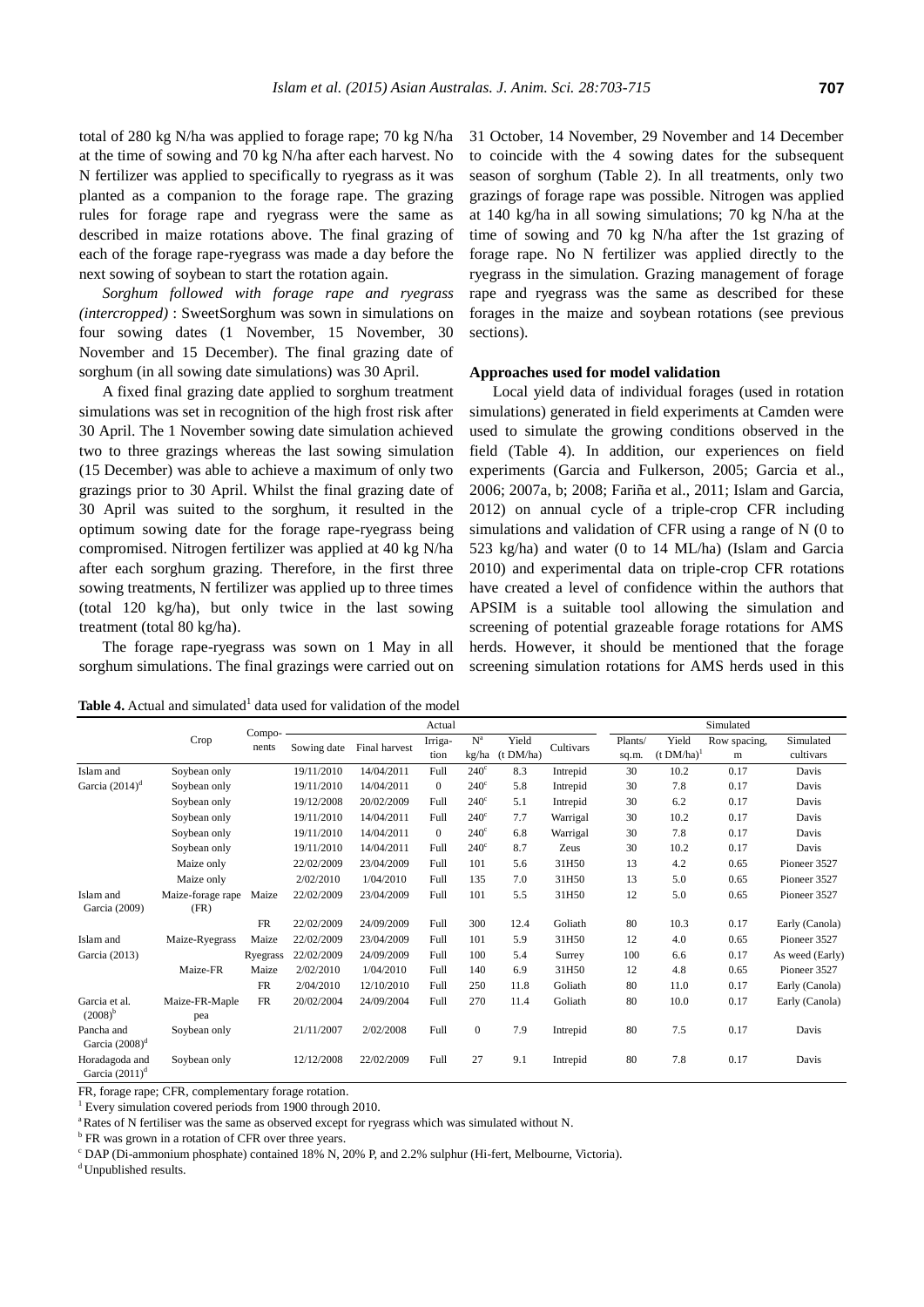study have not been tested in any field studies nor have they been reported.

## **RESULTS**

# **Comparison of modelled and actual yield of individual forages used in the rotation**

Actual historical yield data of individual forages (used in the rotation simulations) was predicted relatively moderately  $(R^2 = 0.58)$  by the simulated yield of the respective individual forages (Figure 1; Table 4).

# **Grazeable forage options and simulated yields from different rotation options**

Maize and forage rape-ryegrass rotations provided simulated yields of a total of 28.2, 27.8, 26.0, and 25.3 t DM/ha grazeable forages respectively for 10 October, 20 October, 20 November and 20 December sowing treatments (Table 5). There was a consistent trend of maize yield declining as the sowing date progressed from 10 October to 20 December. As sowing dates for forage rape over-sown with ryegrass progressed the simulated yield of forage rape decreased from 10.0 to 8.2 t DM/ha but this coincided with ryegrass yields increasing from 5.8 to 6.5 t DM/ha. The increased ryegrass yields were insufficient to counteract the decrease in forage rape yields resulting in overall simulated yields of late sowing of forage rape-ryegrass combinations decreasing from 15.8 t DM/ha to 14.7 t DM/ha. As a result of decrease of yields of both maize and forage rape-ryegrass, total simulated grazeable forage yields from this rotation also decreased due to late sowing (Table 5).

Total grazeable simulated yields from soybean-based rotations were 22.9, 22.9, 22.4, and 21.5 t DM/ha



**Figure 1.** Prediction of actual (observed) yield of forages grown either individually or in intercrop from respective simulated yields (data can be seen in Table 4).

respectively for 15 October, 15 November, 30 November and 15 December sowing (Table 5). The pattern of decrease in soybean (9.5 to 7.6 t DM/ha) and forage rape (8.3 to 7.9 t DM/ha), and increase in ryegrass (5.1 to 6.0 t DM/ha) in soybean-based rotations due to late sowing was similar to the maize-based rotations. However, simulated yields of both forage rape and ryegrass in soybean-based rotations were lower compared to those obtained from maize-based rotations.

As a consequence of the limited number of simulated grazings of sorghum (particularly in late sowings) combined with the late sowing of forage rape-ryegrass, total simulated grazeable forage yields were 19.3, 19.1, 19.1, and

**Table 5.** Simulated forage yields (t DM/ha) in rotations of maize, soybean and sorghum sown in summer followed by forage rape (oversown or intercropped) with ryegrass

|           |                 |                     | Simulated forage yields (t DM/ha) |                                |       |                                              |  |
|-----------|-----------------|---------------------|-----------------------------------|--------------------------------|-------|----------------------------------------------|--|
| Rotations | $Simula-tions1$ |                     |                                   | Forage rape-ryegrass intercrop |       | Total simulated forages<br>(t DM/ha/yr) (SD) |  |
|           |                 | M/S/Sg <sup>1</sup> | Forage rape                       | Ryegrass                       | Total |                                              |  |
| Maize     | M1              | 12.4                | 10.0                              | 5.8                            | 15.8  | 28.2(1.7)                                    |  |
|           | M <sub>2</sub>  | 12.1                | 9.5                               | 6.2                            | 15.7  | 27.8(1.6)                                    |  |
|           | M <sub>3</sub>  | 11.3                | 8.5                               | 6.2                            | 14.7  | 26.0(1.7)                                    |  |
|           | M4              | 10.6                | 8.2                               | 6.5                            | 14.7  | 25.3(1.5)                                    |  |
| Soybean   | S <sub>1</sub>  | 9.5                 | 8.3                               | 5.1                            | 13.4  | 22.9(0.9)                                    |  |
|           | S <sub>2</sub>  | 9.4                 | 8.0                               | 5.5                            | 13.5  | 22.9(1.0)                                    |  |
|           | S <sub>3</sub>  | 9.0                 | 7.9                               | 5.5                            | 13.4  | 22.4(0.9)                                    |  |
|           | S4              | 7.6                 | 7.9                               | 6.0                            | 13.9  | 21.5(1.1)                                    |  |
| Sorghum   | Sg1             | 10.2                | 4.6                               | 4.5                            | 9.1   | 19.3(1.3)                                    |  |
|           | Sg <sub>2</sub> | 9.7                 | 4.6                               | 4.8                            | 9.4   | 19.1(0.9)                                    |  |
|           | Sg <sub>3</sub> | 9.1                 | 5.0                               | 5.1                            | 10.1  | 19.2(0.9)                                    |  |
|           | Sg4             | 6.8                 | 4.7                               | 5.4                            | 10.1  | 16.9(1.7)                                    |  |

DM, dry matter; SD, standard deviation.

 $1$  M, S, and Sg represents maize, soybean and sorghum respectively each followed by an intercrop of forage rape-ryegrass rotation. Sowing dates and all other agronomic principles can be seen in Table 2.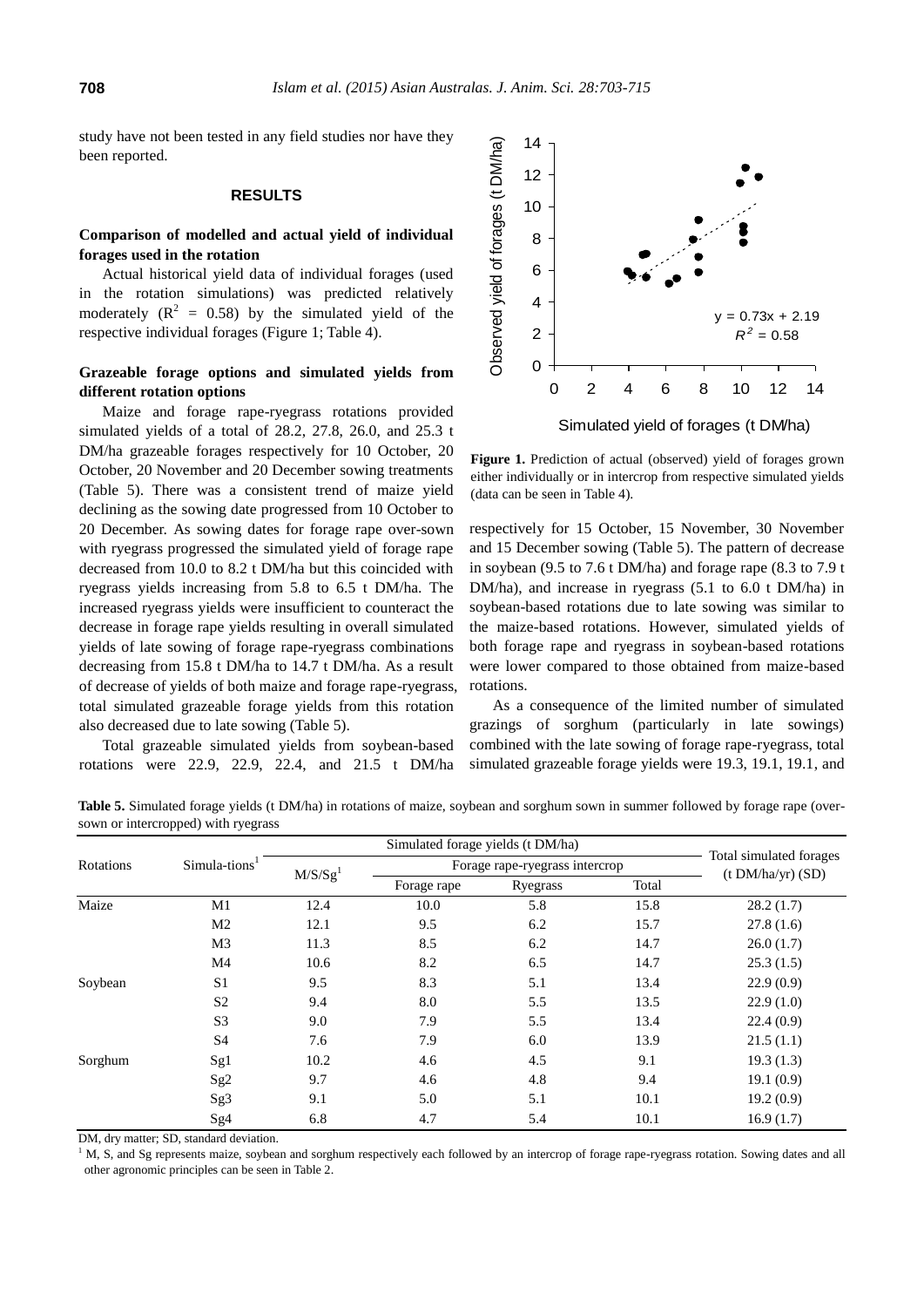|             |                | M1               |                |          | M <sub>2</sub> |                  |                | M <sub>3</sub> |                |                | M4               |                |
|-------------|----------------|------------------|----------------|----------|----------------|------------------|----------------|----------------|----------------|----------------|------------------|----------------|
|             | Maize          | Forage<br>rape   | Rye<br>grass   | Maize    | Forage<br>rape | Rye<br>grass     | Maize          | Forage<br>rape | Rye<br>grass   | Maize          | Forage<br>rape   | Rye<br>grass   |
| Jan         | 56.6           | $\mathbf{0}$     | $\theta$       | 135.2    | $\theta$       | $\theta$         | 265.0          | $\overline{0}$ | $\mathbf{0}$   | 53.6           | $\boldsymbol{0}$ | $\overline{0}$ |
| Feb         | $\overline{0}$ | 1.3              | $\mathbf{0}$   | $\theta$ | 0.7            | $\boldsymbol{0}$ | 67.3           | $\mathbf{0}$   | $\overline{0}$ | 257.4          | $\boldsymbol{0}$ | 0              |
| Mar         | $\overline{0}$ | 30.3             | $\mathbf{0}$   | $\theta$ | 20.6           | $\boldsymbol{0}$ | $\mathbf{0}$   | 11.3           | $\mathbf{0}$   | 36.6           | 4.8              | $\mathbf{0}$   |
| Apr         | $\mathbf{0}$   | 121.7            | $\Omega$       | $\theta$ | 116.4          | $\mathbf{0}$     | $\overline{0}$ | 85.6           | $\mathbf{0}$   | $\overline{0}$ | 52.9             | $\overline{0}$ |
| May         | $\overline{0}$ | 81.8             | 17.2           | $\theta$ | 79.5           | 17.6             | 0              | 78.7           | $\overline{0}$ | $\theta$       | 97.2             | $\mathbf{0}$   |
| Jun         | $\theta$       | 23.3             | 26.6           | $\theta$ | 35.9           | 29.5             | $\overline{0}$ | 41.0           | $\Omega$       | $\theta$       | 52.1             | $\Omega$       |
| Jul         | $\theta$       | 44.4             | 26.5           | $\theta$ | 39.7           | 24.2             | 0              | 52.3           | 10.3           | $\mathbf{0}$   | 44.2             | 2.3            |
| Aug         | $\overline{0}$ | 25.1             | 34.4           | $\theta$ | 19.7           | 36.3             | 0              | 10.3           | 39.7           | $\theta$       | 18.4             | 30.6           |
| Sep         | $\overline{0}$ | $\mathbf{0}$     | 56.1           | $\Omega$ | $\overline{0}$ | 55.1             | $\overline{0}$ | $\mathbf{0}$   | 52.1           | $\Omega$       | $\mathbf{0}$     | 43.7           |
| Oct         | 1.4            | $\boldsymbol{0}$ | 30.0           | 0.2      | $\Omega$       | 39.8             | $\overline{0}$ | $\mathbf{0}$   | 67.1           | $\theta$       | $\mathbf{0}$     | 66.0           |
| <b>Nov</b>  | 57.1           | $\boldsymbol{0}$ | $\overline{0}$ | 21.7     | $\mathbf{0}$   | $\mathbf{0}$     | 0.3            | $\mathbf{0}$   | 33.0           | $\Omega$       | $\mathbf{0}$     | 69.7           |
| Dec         | 291.9          | $\Omega$         | $\Omega$       | 240.2    | $\Omega$       | $\Omega$         | 37.4           | $\Omega$       | $\mathbf{0}$   | 0.5            | $\Omega$         | 1.8            |
| Grand total | 34.2           | 27.3             | 15.7           | 33.4     | 26.0           | 16.7             | 30.9           | 23.2           | 16.5           | 27.7           | 22.4             | 17.5           |

Table 6. Simulated monthly mean daily growth rate (kg DM/ha/d) of forages in maize and forage rape oversown with ryegrass at different sowing dates  $(M<sup>1</sup>)$ 

<sup>1</sup>M represents sowing dates of forages. Sowing dates and all other agronomic principles can be seen in Table 2.

16.9 t DM/ha respectively for 15 October, 15 November, 30 November and 15 December sowing of sorghum in sorghum-based rotations (Table 5). Late sowing reduced simulated grazeable sorghum yields substantially.

Standard deviations (based on 111 years) of maize, soybean and sorghum based rotations ranged from 1.5 to 1.7, 0.9 to 1.1, and 0.9 to 1.7 t DM/ha, respectively (Table 5), which indicates that under non-limiting inputs yield differences between years would be minimal from these rotations.

# **Growth rates of forages in different forage options, forage supply and critical periods**

Simulated monthly and annual (average of all months) mean daily growth rates of different forages in different rotations are presented in Table 6 (maize rotations), Table 7 (soybean rotations) and Table 8 (sorghum rotations). Growth rates of forages in maize-based rotations were higher compared to forages in other rotations.

There were two common features of grazeable forage supplies in all rotations. Firstly, all rotations (except Sg4) were able to supply grazeable forages to a varied degree for approximately eight months of the year. Secondly, the rest of the four months of the year were critical periods when grazeable forage supplies were not available. These critical periods were approximately two months after sowing of summer forage crops followed by a period of two months after sowing of forage rape in the rotation.

# **Impact of El-Nino Southern Oscillation events on**

**Table 7.** Simulated monthly mean daily growth rate (kg DM/ha/d) of forages in soybean and forage rape oversown with ryegrass at different sowing dates  $(S^1)$ 

| $\circ$       |                  | S <sub>1</sub> |                |                | S <sub>2</sub> |                |                  | S <sub>3</sub> |                  |                | S <sub>4</sub> |              |
|---------------|------------------|----------------|----------------|----------------|----------------|----------------|------------------|----------------|------------------|----------------|----------------|--------------|
|               | $Sov-$<br>bean   | Forage<br>rape | Rye<br>grass   | $Sov-$<br>bean | Forage<br>rape | Rye<br>grass   | $Sov-$<br>bean   | Forage<br>rape | Rye<br>grass     | $Sov-$<br>bean | Forage<br>rape | Rye<br>grass |
| Jan           | 102.3            | $\overline{0}$ | $\Omega$       | 70.9           | $\mathbf{0}$   | $\theta$       | 123.7            | $\overline{0}$ | $\overline{0}$   | 101.4          | $\Omega$       | $\theta$     |
| Feb           | 50.6             | 0.7            | $\overline{0}$ | 115.9          | $\mathbf{0}$   | $\mathbf{0}$   | 53.8             | $\theta$       | $\boldsymbol{0}$ | 57.2           | $\overline{0}$ | $\theta$     |
| Mar           | $\overline{0}$   | 18.2           | $\Omega$       | 30.5           | 1.7            | $\mathbf{0}$   | 90.2             | $\overline{0}$ | $\overline{0}$   | 89.5           | $\Omega$       | $\Omega$     |
| Apr           | $\boldsymbol{0}$ | 105.2          | 26.1           | $\overline{0}$ | 27.2           | $\overline{0}$ | $\boldsymbol{0}$ | 12.5           | $\overline{0}$   | $\theta$       | 7.4            | $\theta$     |
| May           | $\boldsymbol{0}$ | 26.4           | 28.8           | $\theta$       | 99.3           | 12.7           | $\overline{0}$   | 60.7           | 1.5              | $\theta$       | 49.8           | $\theta$     |
| Jun           | $\overline{0}$   | 4.1            | 15.7           | $\theta$       | 20.3           | 17.5           | $\boldsymbol{0}$ | 72.4           | 9.5              | $\theta$       | 79.8           | 6.8          |
| Jul           | $\overline{0}$   | 33.8           | 34.1           | $\theta$       | 5.4            | 37.9           | $\overline{0}$   | 4.3            | 18.2             | $\theta$       | 12.7           | 18.5         |
| Aug           | $\boldsymbol{0}$ | 68.3           | 34.2           | $\theta$       | 53.2           | 19.9           | $\boldsymbol{0}$ | 12.0           | 42.1             | $\overline{0}$ | 9.7            | 44.8         |
| Sep           | $\overline{0}$   | 2.7            | 20.7           | $\theta$       | 52.8           | 50.0           | $\overline{0}$   | 80.9           | 24.5             | $\theta$       | 79.4           | 24.3         |
| Oct           | 0.9              | 12.1           | 7.6            | $\Omega$       | 3.1            | 22.7           | $\Omega$         | 17.6           | 53.0             | $\theta$       | 21.9           | 56.1         |
| <b>Nov</b>    | 53.3             | $\overline{0}$ | $\theta$       | 1.4            | $\mathbf{0}$   | 19.7           | $\theta$         | $\mathbf{0}$   | 31.6             | $\Omega$       | $\theta$       | 45.5         |
| Dec           | 102.8            | $\Omega$       | $\Omega$       | 88.7           | $\mathbf{0}$   | $\mathbf{0}$   | 27.4             | $\theta$       | $\overline{0}$   | 2.3            | $\Omega$       | $\mathbf{0}$ |
| Grand average | 25.4             | 22.7           | 14.0           | 25.1           | 22.0           | 14.8           | 24.2             | 21.6           | 14.8             | 20.6           | 21.6           | 16.1         |

<sup>1</sup> S represents sowing dates of forages. Sowing dates and all other agronomic principles can be seen in Table 2.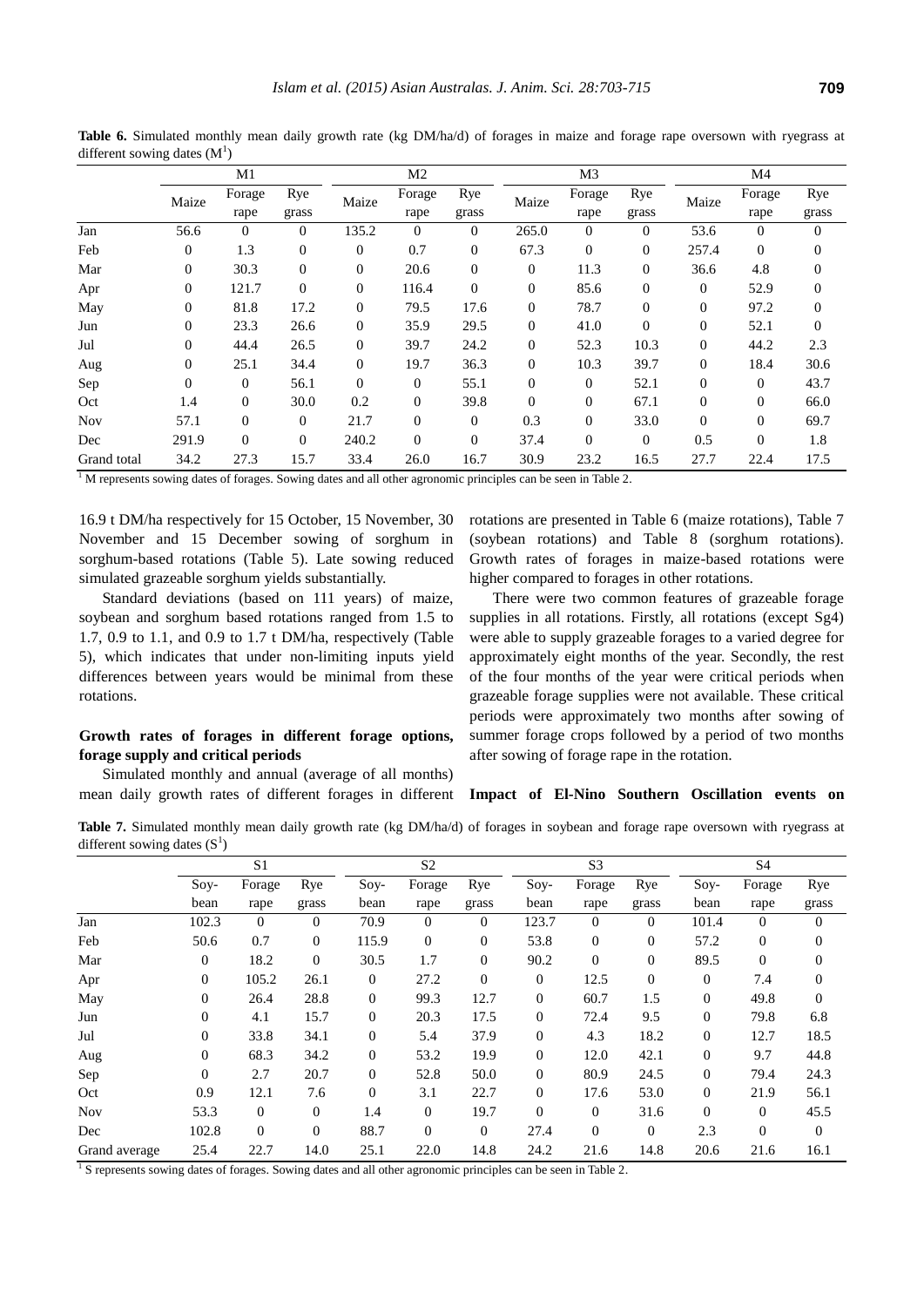|            |                | Sg1            |              |                  | Sg <sub>2</sub>  |                |                | Sg3          |                |                  | Sg <sub>4</sub>  |              |
|------------|----------------|----------------|--------------|------------------|------------------|----------------|----------------|--------------|----------------|------------------|------------------|--------------|
|            | Sor-           | Forage         | Rye          | Sor-             | Forage           | Rye            | Sor-           | Forage       | Rye            | Sor-             | Forage           | Rye          |
|            | ghum           | rape           | grass        | ghum             | rape             | grass          | ghum           | rape         | grass          | ghum             | rape             | grass        |
| Jan        | 86.2           | $\Omega$       | $\theta$     | 110.9            | $\mathbf{0}$     | $\theta$       | 131.7          | $\Omega$     | $\Omega$       | 43.7             | $\Omega$         | $\mathbf{0}$ |
| Feb        | 85.4           | $\mathbf{0}$   | $\mathbf{0}$ | 63.6             | $\mathbf{0}$     | $\mathbf{0}$   | 43.3           | $\mathbf{0}$ | $\overline{0}$ | 108.9            | $\boldsymbol{0}$ | $\mathbf{0}$ |
| Mar        | 48.2           | $\overline{0}$ | $\mathbf{0}$ | 57.2             | $\boldsymbol{0}$ | $\mathbf{0}$   | 82.6           | $\mathbf{0}$ | $\overline{0}$ | 33.2             | $\mathbf{0}$     | 0            |
| Apr        | 47.6           | $\overline{0}$ | $\Omega$     | 43.3             | $\theta$         | $\theta$       | 32.1           | $\Omega$     | $\Omega$       | 34.9             | $\mathbf{0}$     | $\Omega$     |
| May        | $\overline{0}$ | 4.7            | 13.1         | $\boldsymbol{0}$ | 4.7              | 13.1           | $\overline{0}$ | 4.7          | 13.1           | $\boldsymbol{0}$ | 4.7              | 13.1         |
| Jun        | $\mathbf{0}$   | 18.9           | 54.5         | $\boldsymbol{0}$ | 19.0             | 54.6           | $\theta$       | 18.4         | 54.5           | $\overline{0}$   | 17.5             | 54.4         |
| Jul        | $\Omega$       | 8.8            | 8.6          | $\theta$         | 8.9              | 8.8            | $\Omega$       | 8.5          | 8.7            | $\mathbf{0}$     | 7.3              | 8.2          |
| Aug        | $\theta$       | 47.1           | 9.1          | $\boldsymbol{0}$ | 47.9             | 9.7            | $\theta$       | 47.0         | 9.7            | $\mathbf{0}$     | 43.8             | 8.2          |
| Sep        | $\overline{0}$ | 54.2           | 39.9         | $\mathbf{0}$     | 56.1             | 40.2           | $\theta$       | 55.6         | 40.4           | $\overline{0}$   | 52.4             | 39.8         |
| Oct        | $\Omega$       | 17.6           | 20.6         | $\mathbf{0}$     | 13.2             | 20.4           | $\Omega$       | 15.1         | 20.4           | $\mathbf{0}$     | 18.6             | 21.1         |
| <b>Nov</b> | 3.4            | $\mathbf{0}$   | $\mathbf{0}$ | 0.4              | 2.4              | 9.9            | $\theta$       | 13.7         | 20.3           | $\mathbf{0}$     | 3.3              | 19.9         |
| Dec        | 64.7           | $\Omega$       | $\Omega$     | 41.3             | $\boldsymbol{0}$ | $\overline{0}$ | 9.6            | $\mathbf{0}$ | $\Omega$       | 0.7              | 5.3              | 11.0         |
| Average    | 27.6           | 12.5           | 12.0         | 26.1             | 12.6             | 12.9           | 24.8           | 13.5         | 13.7           | 17.8             | 12.7             | 14.5         |

**Table 8.** Simulated monthly mean daily growth rate (kg DM/ha/d) of forages in sorghum and forage rape intercropped with ryegrass at different sowing dates  $(Sg<sup>1</sup>)$ 

<sup>1</sup> Sg represents sowing dates of forages. Sowing dates and all other agronomic principles can be seen in Table 2.

#### **simulated yields and irrigation requirements**

There were 56 neutral (normal), 29 La-Nina and 26 El-Nino years in 111 years and irrigation and temperature related risks associated with El-Nino years was assessed. Average daily maximum temperature (23.7°C) and radiation  $(17.2 \text{ MJ/m}^2)$  was slightly higher in El-Nino years compared to neutral years (23.2 and 17.0 respectively), but radiation was lower in La-Nina  $(16.6 \text{ MJ/m}^2)$  compared to neutral years (Table 9). Under non-limiting irrigation water and N fertilizer, total DM yield for a particular simulation was similar between neutral and El-Nino or La-Nina years (Table 10). Irrigation water requirements could increase by up to 18%, 16%, and 17% respectively in those rotations in El-Niño years compared to neutral years (Table 10). On the other hand, irrigation requirement could increase by up to 25%, 23%, and 32% in maize, soybean and sorghum based rotations in El-Nino years compared to La-Nina years. However, irrigation requirement could decrease by up to 8%, 7%, and 13% in maize, soybean and sorghum based rotations in La-Nina years compared to neutral years (Table 10).

# **DISCUSSION**

**Model comparison (evaluation) with individual forages** 

#### **used in field studies and in simulations**

The main objective of this APSIM modelling was to explore sustainable forage option technologies tailored to AMS dairy farming systems. However, one of the challenges associated with dealing with modelled yields in practice might occur due to the lack of confidence of the users on whether these data on simulated yields are realistic or not. In order to gain confidence on these simulated yields it is valuable to justify whether such yields can be explained realistically based on agronomic principles and supported (validated) by field data.

In fact, the basis and confidence of organizing simulation forage rotations for AMS herds was based on our experiences from both field experiments and simulation trials on forage rotations at the Camden site. Agronomical evidences came from our research at Camden, which consistently showed that yields in excess of 40 t DM/ha can be harvested from a triple-crop CFR (maize for silageforage rape-field peas) under non-limiting N and water inputs (Garcia et al., 2008; Fariña et al., 2011; Islam and Garcia, 2012). Our simulations using APSIM also revealed that 39 t DM/ha simulated yield (under non-limiting N and water) may be achievable from the same triple-crop CFR not only from Camden, but also from Hunter Valley and North Coast sites (Islam and Garcia, 2010). These

**Table 9.** Mean total rainfall, daily solar radiation, maximum and minimum temperatures during simulated periods from 1900 to 2010 in neutral, La-Nina and El-Nino years

| $ENSO1$ events | No. of years | Rainfall (mm) | Radiation $(MJ/m2)$ | Max temp. $(^{\circ}C)$ | Min temp. $(^{\circ}C)$ |
|----------------|--------------|---------------|---------------------|-------------------------|-------------------------|
| Neutral        | 56           | 672.0         | .7.2                | 23.7                    | 10.7                    |
| La-Nina        | 29           | 813.1         | 16.6                | 23.2                    | 10.7                    |
| El-Nino        | 26           | 729.2         | 17.0                | 23.2                    | 10.8                    |
| Average/total  | .11          | 738.1         | 16.9                | 23.4                    | 10.7                    |

 $\frac{1}{1}$  El-Nino Southern Oscillation.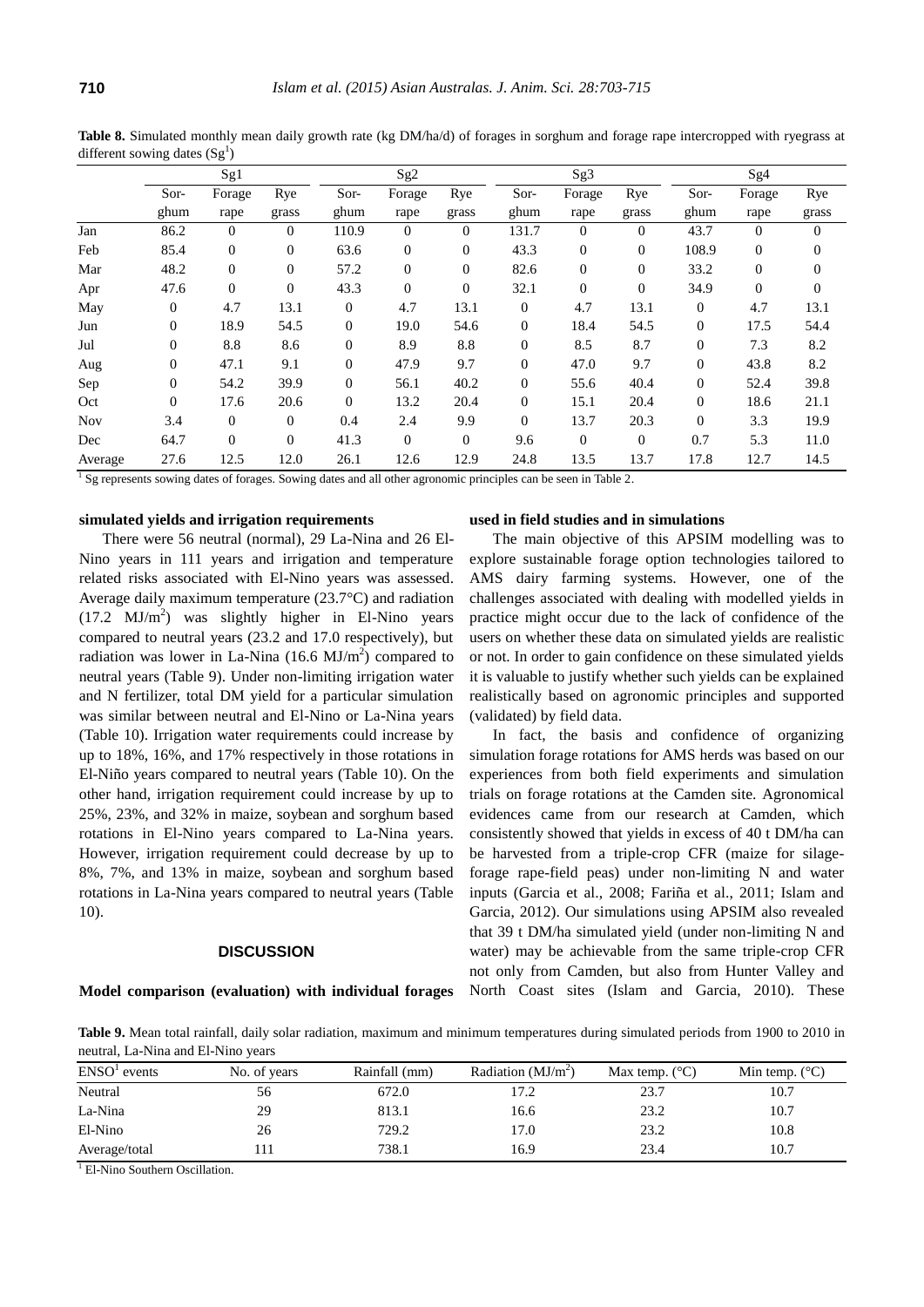|                           |         |                     |             |          | Total     | Irrigation | Total water |
|---------------------------|---------|---------------------|-------------|----------|-----------|------------|-------------|
| Simula-tions <sup>1</sup> | Years   | M/S/Sg <sup>1</sup> | Forage rape | Ryegrass | (t DM/ha) | (mm)       | (mm)        |
| M1                        | El-Nino | 12.4                | 10.6        | 5.9      | 28.9      | 639.6      | 1,312       |
|                           | La-nina | 11.7                | $10.0\,$    | 5.7      | 27.4      | 510.7      | 1,324       |
|                           | Neutral | 12.2                | $10.0\,$    | 5.8      | 28.0      | 545.5      | 1,275       |
| $\mathbf{M}2$             | El-Nino | 12.5                | 9.5         | $6.2\,$  | 28.2      | 632.8      | 1,305       |
|                           | La-nina | 11.7                | 9.5         | 6.1      | 27.3      | 510.7      | 1,324       |
|                           | Neutral | 12.2                | 9.5         | 6.1      | 27.8      | 552.4      | 1,282       |
| M <sub>3</sub>            | El-Nino | $11.0\,$            | 8.6         | 6.3      | 25.9      | 673.8      | 1,346       |
|                           | La-nina | 10.8                | 8.4         | 6.1      | 25.3      | 554.5      | 1,368       |
|                           | Neutral | 11.3                | 8.5         | 6.2      | 26.0      | 579.1      | 1,308       |
| M <sub>4</sub>            | El-Nino | $10.7\,$            | $8.1\,$     | 6.6      | 25.4      | 671.5      | 1,344       |
|                           | La-nina | $10.6\,$            | 8.2         | 6.5      | 25.3      | 540.8      | 1,354       |
|                           | Neutral | 10.6                | 8.2         | 6.5      | 25.3      | 567.2      | 1,296       |
| S <sub>1</sub>            | El-Nino | 9.6                 | 8.3         | 5.2      | 23.1      | 698.5      | 1,371       |
|                           | La-nina | 9.5                 | 8.5         | 5.1      | 23.1      | 567.5      | 1,381       |
|                           | Neutral | 9.3                 | 8.4         | 5.1      | 22.8      | 609.7      | 1,339       |
| S <sub>2</sub>            | El-Nino | 9.4                 | 7.8         | $6.0\,$  | 23.2      | 731.5      | 1,404       |
|                           | La-nina | 9.4                 | 8.2         | 5.3      | 22.9      | 589.3      | 1,402       |
|                           | Neutral | 9.5                 | $\ \ 8.0$   | 5.4      | 22.9      | 633.1      | 1,362       |
| S <sub>3</sub>            | El-Nino | 9.2                 | $8.0\,$     | 5.7      | 22.9      | 722.3      | 1,394       |
|                           | La-nina | 8.9                 | 7.8         | 5.3      | 22.0      | 588.4      | 1,402       |
|                           | Neutral | 9.0                 | 7.9         | 5.6      | 22.5      | 622.6      | 1,352       |
| S <sub>4</sub>            | El-Nino | $7.7\,$             | 7.8         | 6.1      | 21.6      | 683.9      | 1,356       |
|                           | La-nina | $7.3\,$             | 7.8         | 6.0      | 21.1      | 553.0      | 1,366       |
|                           | Neutral | $7.7\,$             | $\ \ 8.0$   | $6.0\,$  | 21.7      | 595.8      | 1,325       |
| So1                       | El-Nino | 10.8                | 4.5         | 4.4      | 19.7      | 525.4      | 1,197       |
|                           | La-nina | 9.8                 | 4.7         | 4.4      | 18.9      | 400.1      | 1,213       |
|                           | Neutral | 9.9                 | 4.6         | 4.4      | 18.9      | 451.6      | 1,181       |
| So <sub>2</sub>           | El-Nino | 9.9                 | 4.6         | 4.8      | 19.3      | 493.7      | 1,166       |
|                           | La-nina | 9.6                 | $4.6\,$     | 4.8      | 19.0      | 384.9      | 1,198       |
|                           | Neutral | 9.6                 | 4.7         | 4.8      | 19.1      | 434.6      | 1,164       |
| So <sub>3</sub>           | El-Nino | 9.2                 | 5.1         | $5.2\,$  | 19.5      | 484.8      | 1,157       |
|                           | La-nina | 9.0                 | 4.9         | 5.1      | 19.0      | 367.5      | 1,181       |
|                           | Neutral | 9.0                 | 4.9         | 5.1      | 19.0      | 422.2      | 1,151       |
| So <sub>4</sub>           | El-Nino | $7.0\,$             | 4.8         | 5.5      | 17.3      | 433.3      | 1,105       |
|                           | La-nina | 6.9                 | 4.6         | 5.4      | 16.9      | 326.8      | 1,140       |
|                           | Neutral | 6.4                 | 4.6         | 5.4      | 16.4      | 369.8      | 1,099       |

**Table 10.** Impact of El-Niño Southern Oscillation (ENSO) events on simulated yields, irrigation and total water requirement in different forage rotations

<sup>1</sup> M, S, and Sg represents maize, soybean and sorghum respectively each followed by an intercrop of forage rape-ryegrass rotation. Sowing dates and all other agronomic principles can be seen in Table 2.

evidences suggest that the dynamic simulation of the APSIM model successfully represented key agronomic, physiological and production system behavior that have occurred in the experimental paddocks or fields. Therefore, it is expected that the simulated forage yields from similar type of forage rotations as those carried out in the present study might be realistic.

In addition, we have also demonstrated that APSIM was able to validate ( $R^2 = 0.81$ ) actual yield of total CFR grown under a range of N (from 0 to 523 kg/ha) and water (0 to 14

ML water/ha) (Islam and Garcia, 2010). This evidence further suggests that the APSIM model is underpinned by sound scientific-based principles and biologically explainable for forage crop rotations and may be used to explore various other forage rotations as in the present study for the benefit of the livestock industry.

Finally, our measured actual yields of individual forages (used in rotations in this study) from various field trials and then simulation of same forages with the same agronomic principles (e.g. sowing date) and inputs (e.g. N and water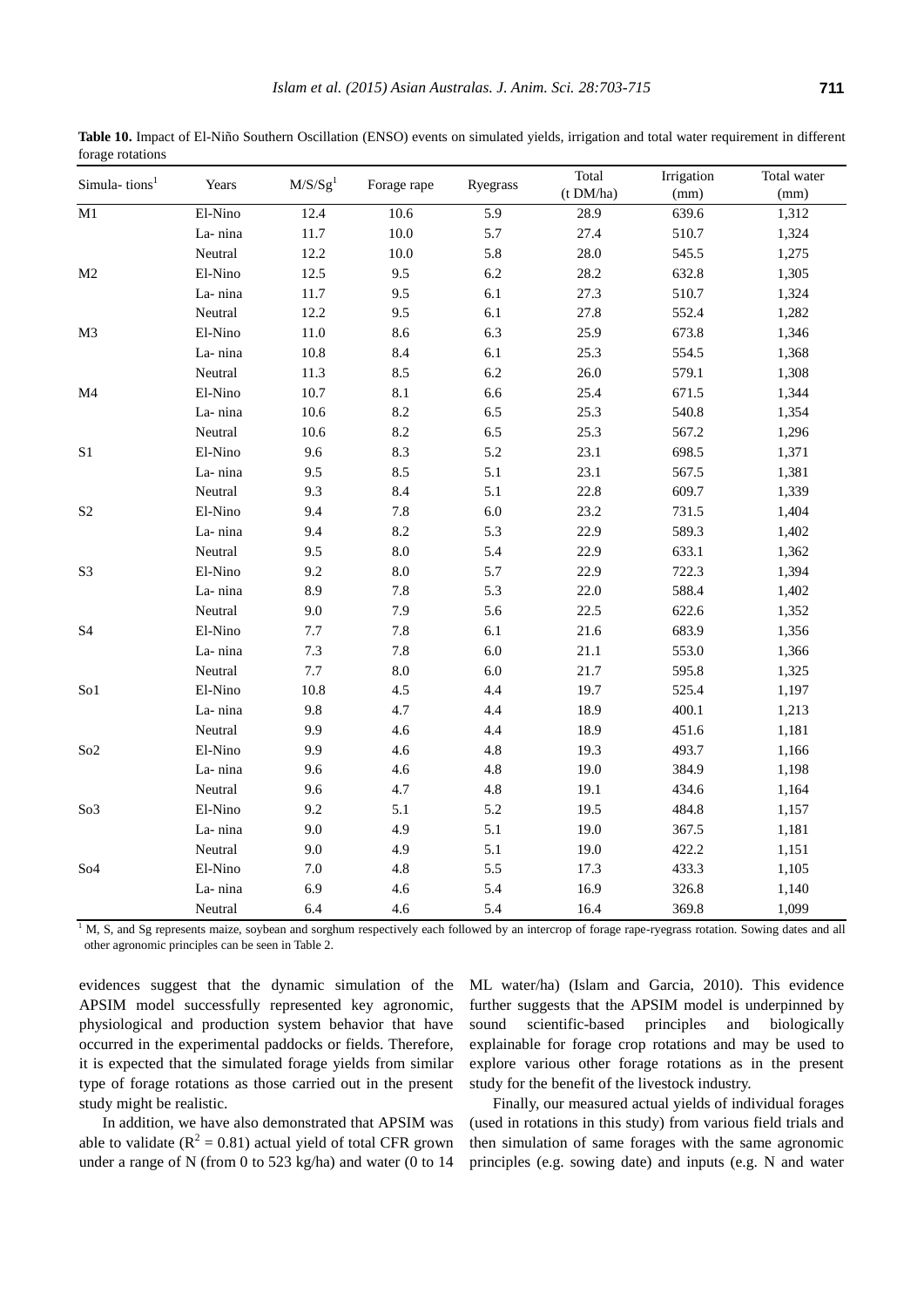rates and timing) used in the field trials revealed that simulated yields were reasonably well correlated to actual forage yields  $(R^2 = 0.58)$ . Therefore, although the simulation rotation scenarios used in this study were not validated using field experiments per se, closely matched simulated and actual yields of individual forages used in the rotations in this study indicate that simulated yields obtained from these forage rotations might be realistic. Nonetheless, one limitation of the validation is that none of the simulations including intercropping of forage rape and ryegrass used in this study was validated using data generated from field studies.

# **Grazeable forages for automatic milking system herds and critical periods of supply**

The main objective of this study was to identify a suitable forage option that can provide high yield as well as supply grazeable forages for AMS herds throughout the year. The simulated yields indicate that maize-based rotations have the potential to provide between 25.3 and 28.2 t DM/ha followed by soybean-based rotations (between 21.5 and 22.9 t DM/ha). Simulated sorghum based rotations supplied lower total forage yields; however, in practice more forage supply may be achieved which will be discussed later. The results presented here indicate that maize-based rotations may have the potential to supply 49% to 66% higher yields of grazeable forages for AMS compared to traditional well managed pastures (17 t DM/ha; Garcia et al., 2007b). This in turn may reduce the grazing area at a similar rate required to grow pastures for AMS herds. Therefore, maize-based rotations of this simulation study may have considerable potential to reduce average walking distances of a large AMS herd and consequently may decrease milking interval and increase milk yield. Similarly, there is a good prospect of soybean-based rotations to increase cow-traffic for a large AMS herds as grazeable forage yields from these rotations increased by 27% to 35% compared to pastures.

In order to maximise grazing (both grazed yield and grazing days) from these rotations, some principles of grazing may need to follow. For example, grazing of maize can commence when the crop reaches 5 t DM/ha (or more), which is generally between 45 and 55 days after sowing. The window of opportunity for grazing of maize may last for up to 40 days after which the crop will likely be too mature to graze (crop ends at Zadoks growth stage 8). Similarly, the first grazing of soybean should be expected to commence approximately 55 days after sowing and all areas of the crop should be grazed before initiation of flowering to ensure full potential is harnessed with high re-growth. The subsequent re-growth of soybean should be expected to be grazed after a similar interval. For sorghum, first grazing may be started approximately 50 to 60 days after sowing and then 30 to 40 days after each grazing.

Grazing of forage rape-ryegrass will by default be synchronized as the two forages are intercropped. Some yield may be compromised if grazing must occur at less than ideal maturity for either the forage rape or the ryegrass. Therefore, planning the grazing schedule would be expected to play a significant role in maximization of yield and DM intake from these forages.

Overall, our simulations showed that most rotations used in this study may be able to supply grazeable forages for AMS herds for at least 8 months of the year. The most critical periods when forage supply may not be available were approximately 2 months immediately after sowing of summer forages such as maize, soybean or sorghum and similarly 2 months after sowing of forage rape. Unfortunately these two critical periods have the potential to coincide with periods of reduced pasture supply on the wider farm area particularly for some of the sowing date simulations. One possible solution could be to stagger the sowing date of the forage crops to extend the viable grazing periods thereby increasing the potential to minimise the critical periods in discussion. Another approach could be growing forages that are grazeable during the critical 4 months. Maize or other forages may also be grown and conserved (preferably in more distant paddocks) and may be offered during those critical times. In situations where these approaches are not valid, purchased feed may be necessary to fill the feed gap during these critical periods.

# **Growth of forages in different forage option rotations**

Our simulated results suggest that the decision on which of the crops should be grown in the rotation in summer to supply forages for AMS herd might influence the total output. Simulation results showed that high forage yield may be achieved from maize-based compared to other rotations. This high potential yield of maize-based rotations was due to a higher yield of both summer and autumnwinter crops compared to soybean and sorghum.

The physiological basis for this high yield of maize is well established. Dry matter production is a function of light interception and the efficiency of use of absorbed radiation (Andrade et al., 1993). The erectophile leaves of maize compared to horizontal leaves of soybean allow a more uniform distribution of the incoming radiation (Awal et al., 2006). This is an advantage for canopy photosynthesis and radiation use efficiency of maize at a high leaf area index. Radiation use efficiency of maize (2.77 g/MJ) is higher than soybean (1.74 g/MJ) (Andrade, 1995). As a result, the photosynthetic system of maize was more efficient than soybean, which enables maize to develop more biomass.

Simulated yields of forage rape alone (when over-sown or intercropped with ryegrass) in all forage options were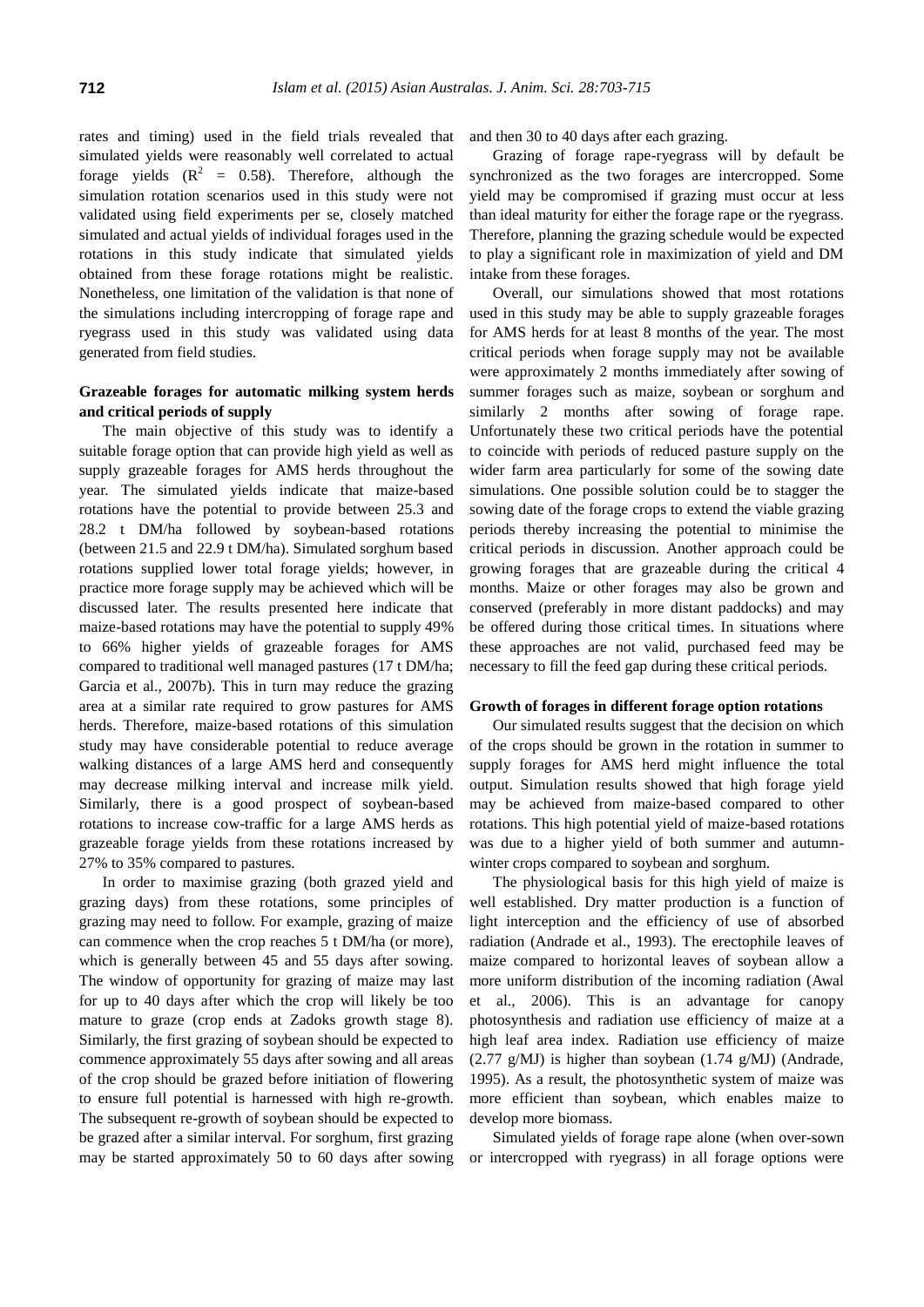lower (4.7 to 10.0 t DM/ha) than reported yields (11 to 14 t DM/ha; Garcia et al., 2008; Neal et al., 2009; Islam and Garcia, 2012). This yield reduction of forage rape when

over-sown/intercropped with ryegrass was expected. However, the combined yields of forage rape and ryegrass in many simulated options out-yielded sole forage rape yields reported in the literature. In addition to higher yield of forage rape-ryegrass, ryegrass may provide an opportunity for extended grazing for AMS herds up to spring and early summer. Several authors (Ofori and Stern, 1987; Caviglia et al., 2004) reported that intercropping often out-yielded sole crop due to more efficient use of resources, reduced incidence of weeds, insect, pests and diseases. Echarte et al. (2011) suggested that the more efficient use of resources in intercropping may occur because the component crops use the resources either at different times or acquire resources from different depth and areas of the soil or aerial environment. Caviglia et al. (2004) reported that such efficiency of resources contributes to improve environment by reducing the likelihood of runoff and deep drainage.

The reported decrease in simulated yields of soybean and sorghum observed with the late sowing dates was in line with that of maize suggesting all three chosen summer forage crops underperform with late sowing. Simulated yields of soybean were similar to the actual yield (8.7 t DM/ha) found in our study at the same location (Islam and Garcia, unpubl. results). However, simulated yields of sorghum were much lower than actual yields previously reported at the same location (17 to 18 t DM/ha; Neal et al., 2009). These researchers harvested sorghum 5 to 6 times from spring to autumn. However, in our simulations a maximum of 3 harvests were possible. Therefore, it is likely that higher yields may be achieved from this (sorghum and forage rape-ryegrass) rotation in practice compared to that obtained from the current simulations. In addition to the impact of compromised sowing and grazing dates of the sorghum-based rotations in simulations, another explanation of lower simulated yield might be due to the use of SweetSorghum cultivar instead of traditional sorghum crop in the simulations as the model cannot perform multiple harvests when traditional sorghum was used.

It should be noted that soybean forage options may require some extra precautions in practice during grazing for AMS herds. Firstly, grazing heavily may reduce or even eliminate the chance of re-growth thereby dramatically reducing the overall yields of the soybean forage crop. Secondly, grazing allocation of more than one-fourth of the total dry matter intake of cow's requirement might cause health hazards such as bloat. Similar caution might also be necessary during periods of forage rape grazing (Fulkerson et al., 2008).

# **Impact of El-Nino Southern Oscillation events on simulated yields and irrigation requirements**

These results indicate that irrigation requirements could increase up to 18% in El-Nino, but decrease up to 13% in La-Nino compared to neutral years. This increase in irrigation in El-Nino years resulted in little or no gain in yield in most of the simulated scenarios, which is in agreement with the results of Chauhan (2010). High and low irrigation requirements in El-Nino and La-Nina years, respectively might be attributable to daily average radiation interception and maximum temperature which were higher in El-Nino and lower in La-Nino years compared to neutral years for only a small gain in yield in El-Nino years. This result also agrees with Chauhan (2010), who reported higher solar radiation and maximum temperature in El-Nino years despite similar minimum temperature across ENSO events.

Overall, although the impact of ENSO events were minimal on simulated yields, their impact on irrigation water requirements was significant. As both El-Nino and La-Nina occur on average one in every four year (based on data of 111 years from 1900 to 2010), forecasting tools can potentially be valuable tool in determining water requirement for a particular rotation and year in response to differences in rainfall, so that one can plan optimal area required to supply feed for AMS herds under irrigation for a given amount of irrigation water allocation in El-Nino and La-Nino years.

## **CONCLUSION**

The results of our study indicate that the APSIM model has the potential to screen grazeable forage options for AMS herds. APSIM simulations also showed that there is a considerable potential to increase grazeable forages (16.9 to 28.2 t DM/ha) for AMS herds compared to current levels of pasture yield (17 t DM/ha) using strategic forage rotations. The results also showed that these simulations may indicate periods of reduced forage availability including critical periods which would require management. One major implication of this study is that APSIM models may assist in devising preferred forage options in order to maximise grazeable forage yield for AMS herds. It may create an opportunity to grow more forage in small areas around the AMS which in turn will minimise walking distance and milking interval and thus increase milk production. Ultimately this should also help to reduce purchased feed and cost of production. Yield variability of the simulated forages in the rotations were minimal between years under non-limiting inputs, but irrigation water requirements were higher in El-Nino years compared to La-Nina and neutral years. Overall, APSIM can be used as a valuable tool to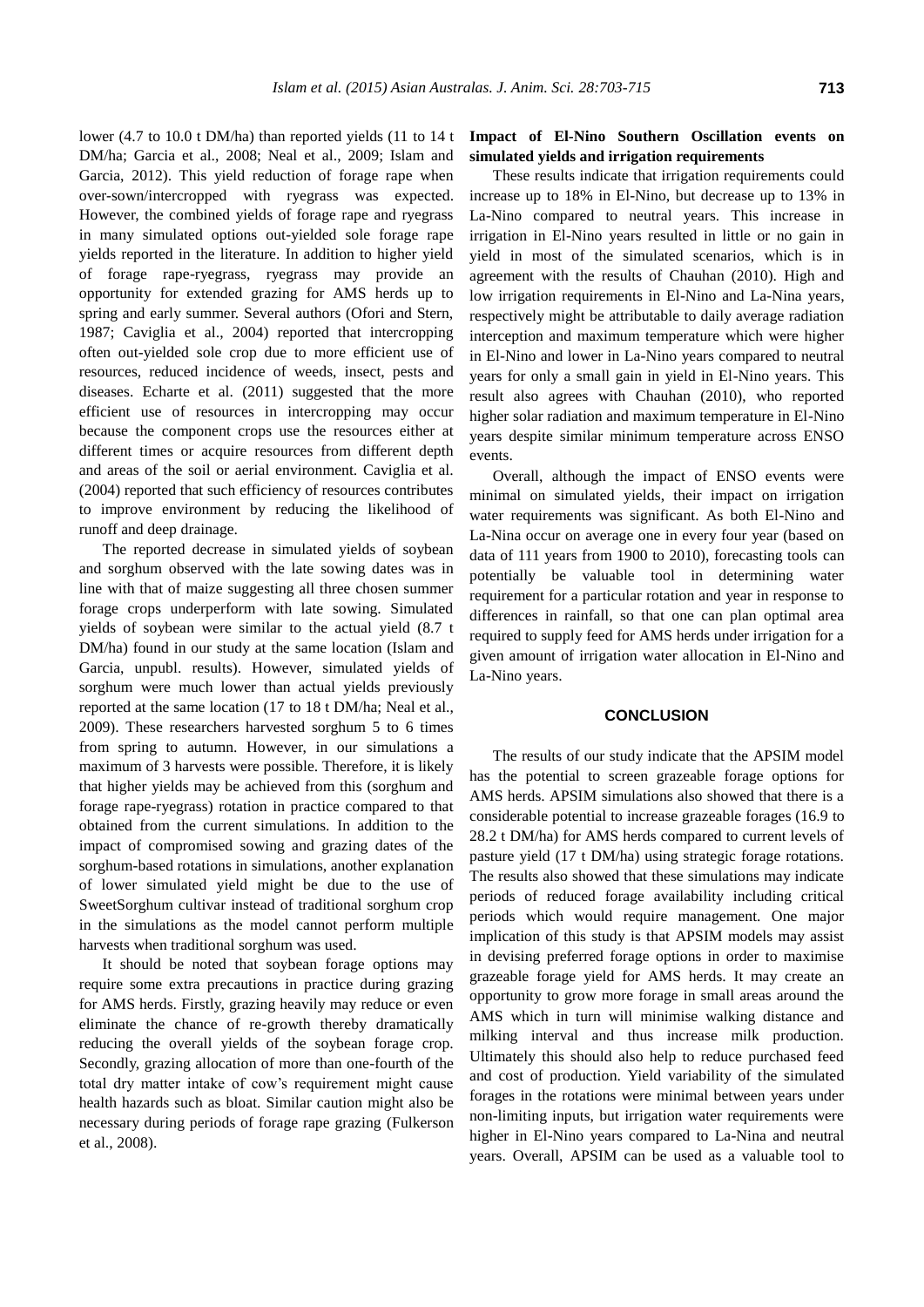assist in devising preferred grazeable forage options in a production system such as for AMS herds. It may also provide decision support by identifying critical periods when alternatives are needed and risk assessment during climatic uncertainty. Further work should be conducted regarding system fitness of the forage crops to the wider farm and herd. This would ensure that a more integral understanding of the full system could be developed including balancing the diet and need for supplementary feeds.

# **ACKNOWLEDGMENTS**

The authors thank the Dairy Research Foundation for its support of the Dairy Science Group and the investors of the FutureDairy project (Dairy Australia, NSW Department of Primary Industries, The University of Sydney, and DeLaval). The authors also acknowledge Dr K. Pembleton, University of Tasmania for his suggestion in constructing sorghum-based simulations.

# **REFERENCES**

- Andrade, F. H. 1995. [Analysis of growth and yield of maize,](http://www.sciencedirect.com/science/article/pii/037842909400107N)  [sunflower and soybean grown at Balcarce, Argentina.](http://www.sciencedirect.com/science/article/pii/037842909400107N) Field Crops Res. 41:1-12.
- Andrade, F. H., S. A. Uhart, and A. Cirilo. 1993. [Temperature](http://www.sciencedirect.com/science/article/pii/037842909390018I)  [affects radiation use efficiency in maize.](http://www.sciencedirect.com/science/article/pii/037842909390018I) Field Crops Res. 32:17-25.
- Anwar, M. R., G. J. O'Leary, M. A. Rab, P. D. Fisher, and R. D. Armstrong. 2009. [Advances in precision agriculture in south](http://www.publish.csiro.au/?paper=CP08351)[eastern Australia. V. Effect of seasonal conditions on wheat](http://www.publish.csiro.au/?paper=CP08351)  [and barley yield response to applied nitrogen across](http://www.publish.csiro.au/?paper=CP08351)  [management zones.](http://www.publish.csiro.au/?paper=CP08351) Crop Pasture Sci. 60:901-911.
- Awal, M. A., H. Koshi, and T. Ikeda. 2006. [Radiation interception](http://www.sciencedirect.com/science/article/pii/S0168192306001523)  [and use by maize/peanut intercrop canopy.](http://www.sciencedirect.com/science/article/pii/S0168192306001523) Agric. For. Meteorol. 139:74-83.
- Carberry, P. S., S. G. K. Adiku, R. L. McCown, and B. A. Keating. 1996. [Application of the APSIM cropping systems model to](https://publications.csiro.au/rpr/pub?list=BRO&pid=procite:f4a3caf6-54c2-4ebd-b0fe-db169450feff)  [intercropping systems.](https://publications.csiro.au/rpr/pub?list=BRO&pid=procite:f4a3caf6-54c2-4ebd-b0fe-db169450feff) In: Dynamics of Roots and Nitrogen in Cropping Systems of the Semi-Arid Tropics (Eds O. Ito, C. Johansen, J. J. Adu-Gyamfi, K. Katayama, J. V. D. K. Kumar Rao, T. J. Rego) Japan International Research Centre for Agricultural Sciences, Ibaraki, Japan. pp. 637-648.
- Caviglia, O. P., V. O. Sadras, and F. H. Andrade. 2004. [Intensification of agriculture in the south-eastern Pampas I.](http://www.sciencedirect.com/science/article/pii/S0378429003002260)  [Capture and efficiency in the use of water and radiation in](http://www.sciencedirect.com/science/article/pii/S0378429003002260)  [double-cropped wheat-soybean.](http://www.sciencedirect.com/science/article/pii/S0378429003002260) Field Crops Res. 87:117-129.
- Chauhan, Y. S. 2010. [Potential productivity and water](http://www.sciencedirect.com/science/article/pii/S0378377409003357)  [requirements of maize—peanut rotations in Australian semi](http://www.sciencedirect.com/science/article/pii/S0378377409003357)[arid tropical environments—A](http://www.sciencedirect.com/science/article/pii/S0378377409003357) crop simulation study. Agric. Water Manag. 97:457-464.
- Donohue, R. H., K. L. Kerrisk, S. C. Garcia, D. A. Dickeson, and P. C. Thomson. 2010[. Evaluation of two training programs aimed](http://www.publish.csiro.au/paper/AN10061)  [to improve early lactation performance of heifers in a pasture-](http://www.publish.csiro.au/paper/AN10061)

[based automated milking system.](http://www.publish.csiro.au/paper/AN10061) Anim. Prod. Sci. 50:939-945.

- Echarte, L., A. Della Maggiora, D. Cerrudo, V. H. Gonzalez, P. Abbate, A. Cerrudo, V. O. Sadras, and P. Calvino. 2011. [Yield](http://www.sciencedirect.com/science/article/pii/S0378429011000372)  [response to plant density of maize and sunflower intercropped](http://www.sciencedirect.com/science/article/pii/S0378429011000372)  [with soybean.](http://www.sciencedirect.com/science/article/pii/S0378429011000372) Field Crops Res. 121:423-429.
- Fariña, S. R., S. C. Garcia, and W. J. Fulkerson. 2011. [A](http://www.publish.csiro.au/?paper=AN10242)  [complementary forage system whole-farm study: forage](http://www.publish.csiro.au/?paper=AN10242)  [utilization and milk production.](http://www.publish.csiro.au/?paper=AN10242) Anim. Prod. Sci. 51:460-470.
- Fulkerson, W. J., A. Horadagoda, J. S. Neal, I. Barchia, and K. S. Nandra. 2008. [Nutritive value of forage species grown in the](http://www.sciencedirect.com/science/article/pii/S1871141307003253)  [warm temperate climate of Australia for dairy cows: Herbs and](http://www.sciencedirect.com/science/article/pii/S1871141307003253)  [grain crops.](http://www.sciencedirect.com/science/article/pii/S1871141307003253) Livest. Sci. 114:75-83.
- Garcia, S. C. and W. J. Fulkerson. 2005. [Opportunities for future](http://www.publish.csiro.au/?paper=EA04143)  [Australian dairy systems: A](http://www.publish.csiro.au/?paper=EA04143) review. Aust. J. Exp. Agric. 45:1041-1055.
- Garcia, S. C., W. J. Fulkerson, R. Nettle, S. Kenny, and D. Armstrong. 2007a. FutureDairy: A [national multidisciplinary](http://www.publish.csiro.au/?paper=EA06064)  [project to assist dairy farmers to manage](http://www.publish.csiro.au/?paper=EA06064) challenges – methods [and early findings.](http://www.publish.csiro.au/?paper=EA06064) Aust. J. Exp. Agric. 47:1025-1031.
- Garcia, S. C., J. L. Jacobs, S. L. Woodward, and D. A. Clark. 2007b*.* Complementary forage rotation: A review. In: Meeting the Challenges for Pasture Based Dairying, Proceedings of the Australian Dairy Science Symposium (Eds. D. F. Chapman, D. A. Clark, K. L. Macmillan, and D. P. Nation). National Dairy Alliance, Melbourne, Australia. pp. 221-239.
- Garcia, S. C., W. J. Fulkerson, and S. U. Brookes. 2008. [Dry](http://onlinelibrary.wiley.com/doi/10.1111/j.1365-2494.2008.00636.x/abstract;jsessionid=6E7713D2C192C76B54862486587060A6.f01t01?deniedAccessCustomisedMessage=&userIsAuthenticated=false)  [matter production, nutritive value and efficiency of nutrient](http://onlinelibrary.wiley.com/doi/10.1111/j.1365-2494.2008.00636.x/abstract;jsessionid=6E7713D2C192C76B54862486587060A6.f01t01?deniedAccessCustomisedMessage=&userIsAuthenticated=false)  [utilization of a complementary forage rotation compared to a](http://onlinelibrary.wiley.com/doi/10.1111/j.1365-2494.2008.00636.x/abstract;jsessionid=6E7713D2C192C76B54862486587060A6.f01t01?deniedAccessCustomisedMessage=&userIsAuthenticated=false)  [grass pasture system.](http://onlinelibrary.wiley.com/doi/10.1111/j.1365-2494.2008.00636.x/abstract;jsessionid=6E7713D2C192C76B54862486587060A6.f01t01?deniedAccessCustomisedMessage=&userIsAuthenticated=false) Grass Forage Sci. 63:284-300.
- Isbell, R. F. 2002. Australian Soil Classification. CSIRO Publishing, Collingwood, Victoria, Australia.
- Islam, M. R. and S. C. Garcia. 2009. Forage option to increase forage and water productivity in autumn-winter. 14th Dairy Sci. Symp., The University of Sydney, Sydney, Australia. pp. 114- 116.
- Islam, M. R. and S. C. Garcia. 2010. Simulation of a triple-crop complementary forage rotation using APSIM. FutureDairy 2 Milestone Report 12, Modelling Studies Report, July 2010, Milestone report to Dairy Australia, Vic., Australia. pp. 7-19.
- Islam, M. R. and S. C. Garcia. 2012. [Effects of sowing date and](http://onlinelibrary.wiley.com/doi/10.1111/j.1365-2494.2011.00825.x/abstract?deniedAccessCustomisedMessage=&userIsAuthenticated=false)  [nitrogen fertilizer on forage yield, nitrogen-](http://onlinelibrary.wiley.com/doi/10.1111/j.1365-2494.2011.00825.x/abstract?deniedAccessCustomisedMessage=&userIsAuthenticated=false) and water-use [efficiency and nutritive value of an annual triple-crop](http://onlinelibrary.wiley.com/doi/10.1111/j.1365-2494.2011.00825.x/abstract?deniedAccessCustomisedMessage=&userIsAuthenticated=false)  [complementary forage rotation.](http://onlinelibrary.wiley.com/doi/10.1111/j.1365-2494.2011.00825.x/abstract?deniedAccessCustomisedMessage=&userIsAuthenticated=false) Grass Forage Sci. 67:96-110.
- Islam, M. R., S. C. Garcia, and A. Horadagoda. 2012. Effects of residual nitrogen, nitrogen fertilizer, sowing data and harvest time on yield and nutritive value of forage rape. Anim. Feed Sci. Technol. 177:52-64.
- Islam, M. R. and S. C. Garcia. 2013. Forage options for dairy cows. 22nd Int. Grassl. Cong., 15-19 September, Sydney, Australia. pp. 1719-1720.
- Jago, J. G., K. Bright, P. Copeman, K. Davis, A. K. Jackson, I. Ohnstad, R. Wieliczko, and M. Woolford. 2004. [Remote](http://www.sciquest.org.nz/node/41513)  automatic selection for [cows for milking in a pasture-based](http://www.sciquest.org.nz/node/41513)  [automatic milking system.](http://www.sciquest.org.nz/node/41513) Proc. NZ Soc. Anim. Prod. 64:241- 245.
- Jago, J. G., K. L. Davis, P. J. Copeman, I. Ohnstad, and M. M. Woolford. 2007. [Supplementary feeding at milking and](http://journals.cambridge.org/action/displayAbstract?fromPage=online&aid=1425416&fileId=S002202990700283X)  [minimum milking interval effects on cow traffic and milking](http://journals.cambridge.org/action/displayAbstract?fromPage=online&aid=1425416&fileId=S002202990700283X)